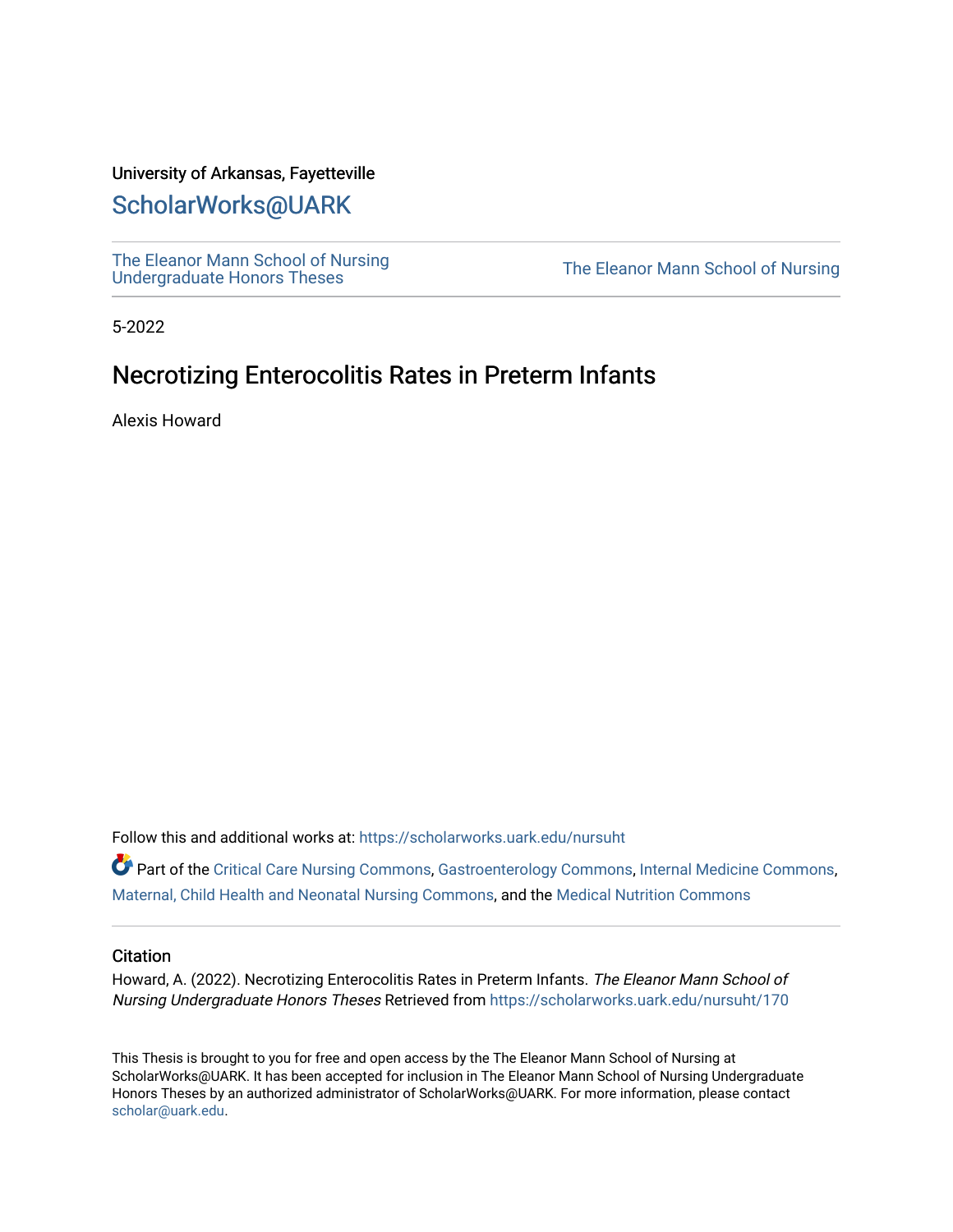Elanor Mann School of Nursing, University of Arkansas

Breast Milk and Donor Milk Impact on Necrotizing Enterocolitis Rates in Preterm Infants

Alexis Howard

Dr. Hope Ballentine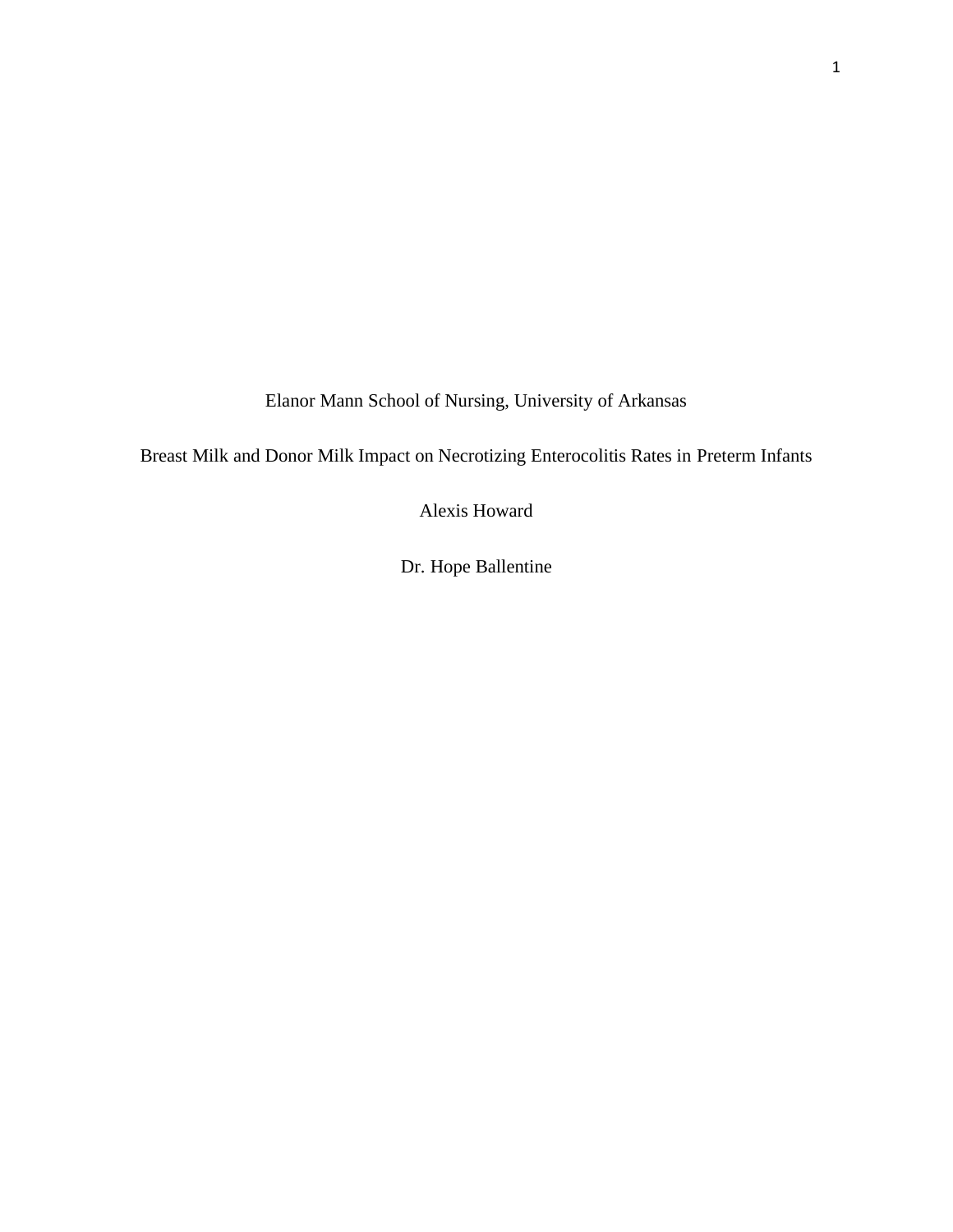#### **Abstract**

Breast milk and donor human milk is used in the prevention of necrotizing enterocolitis (NEC) in preterm infants born prior to 37 weeks gestation and those with very low birth weight. This process occurs through direct breast feeding and tube feeding. The aim of this study was to compare the use of breast milk and donor milk to the use of formula feed in preterm infants. A systematic review was conducted using articles collected from CINAHL and PubMed and was guided by PRISMA guidelines. A total of 15 studies that met criteria were analyzed by purpose, variables, study design, population characteristics, and results. In total 629 donor human milk banks, 2557 cases analyzed, 6487 preterm infants, 227 very preterm infants, 926 low birth weight infants, 24,302 very low birth weight infants, and 3174 extremely low birth weight infants from eight different regions were studied. The analysis reveals a decreased incidence of necrotizing enterocolitis in neonates born before 37 weeks gestation when breast/human milk and donor milk were used in comparison to preterm formula feed. However, further research needs to be conducted to understand the pathophysiology of the disease for true preventive care and proper intervention of the disorder to occur.

#### **Introduction**

According to Thakkar and Lakhoo (2018 p. 227 – 230), necrotizing enterocolitis (NEC) is now the most common emergency requiring surgery in the neonatal setting. NEC is a gastrointestinal problem that causes inflammation in the intestinal tissue and eventual necrotization of the intestine. A perforation in the intestine can also form leading to bacteria leaking into the bloodstream or abdomen. NEC is classified into four different categories based on what caused the condition and when symptoms started. The most common type of NEC falls into the "classic" category. Within this category infants are born before 28 weeks and NEC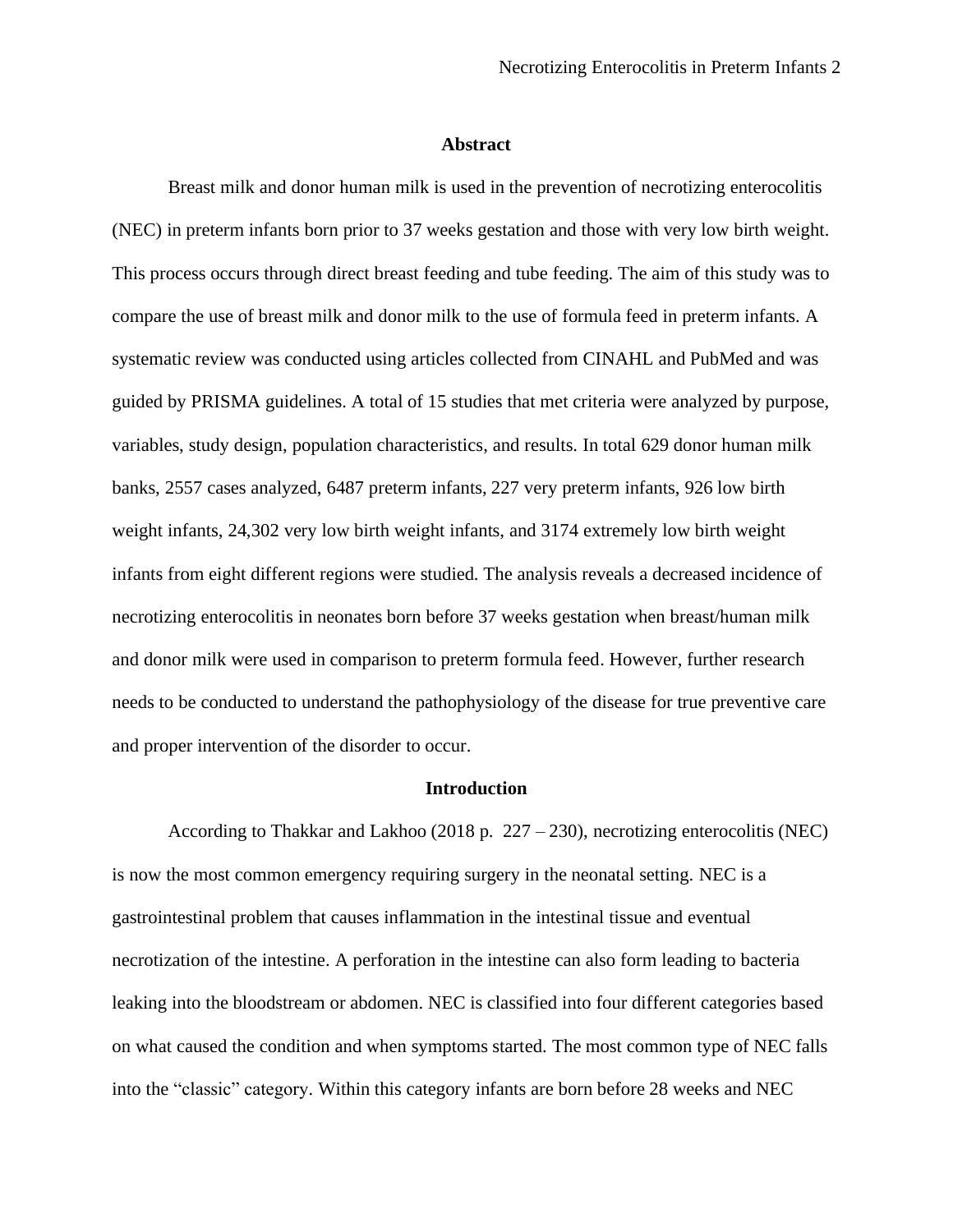occurs three to six weeks following birth. In most instances, the condition occurs through sudden development, without warning, but the infant remains in a stable state. The "transfusionassociated" category consists of infants who need a blood transfusion to treat anemia and develop NEC within three days of receiving the blood transfusion. "Atypical" NEC is rare and occurs in the infant prior to the first feed or within the first week of life. The last category is termed "term infant" and is usually associated with a birth defect such as a congenital heart condition, low oxygen levels at birth, or gastroschisis. About 85% of infants affected by NEC are premature. Those most at risk are born at a gestation age of less than 34 weeks, fed with enteral nutrition, and fall into the category of extremely low birth weight weighing less than 1000 grams. Over the past decade, there has been increased focus on the relationship between breast milk, donor milk, and formula feeding on the rates of NEC in premature infants.

Although the pathophysiology of the disease is still not completely understood, factors believed to contribute to necrotizing enterocolitis are relatively well-defined. Some of the contributing factors that make a premature infant prone to developing NEC are bacterial colonization, immature immune system, immature intestinal tract, too little blood flow or oxygen to the intestines, and formula feeding (Sanchez & Kadrofske, 2019). The impact on the neonate may range from simple medical monitoring and treatment to a surgical intervention. Medical necrotizing enterocolitis consists of supportive management techniques including stopping enteral feedings and providing parenteral nutrition, administration of broad-spectrum antibiotics, and intestinal decompression by nasogastric suctioning. Surgical management will often consist of either an exploratory laparotomy with possible bowel resection and percutaneous ostomy placement or peritoneal drain placement.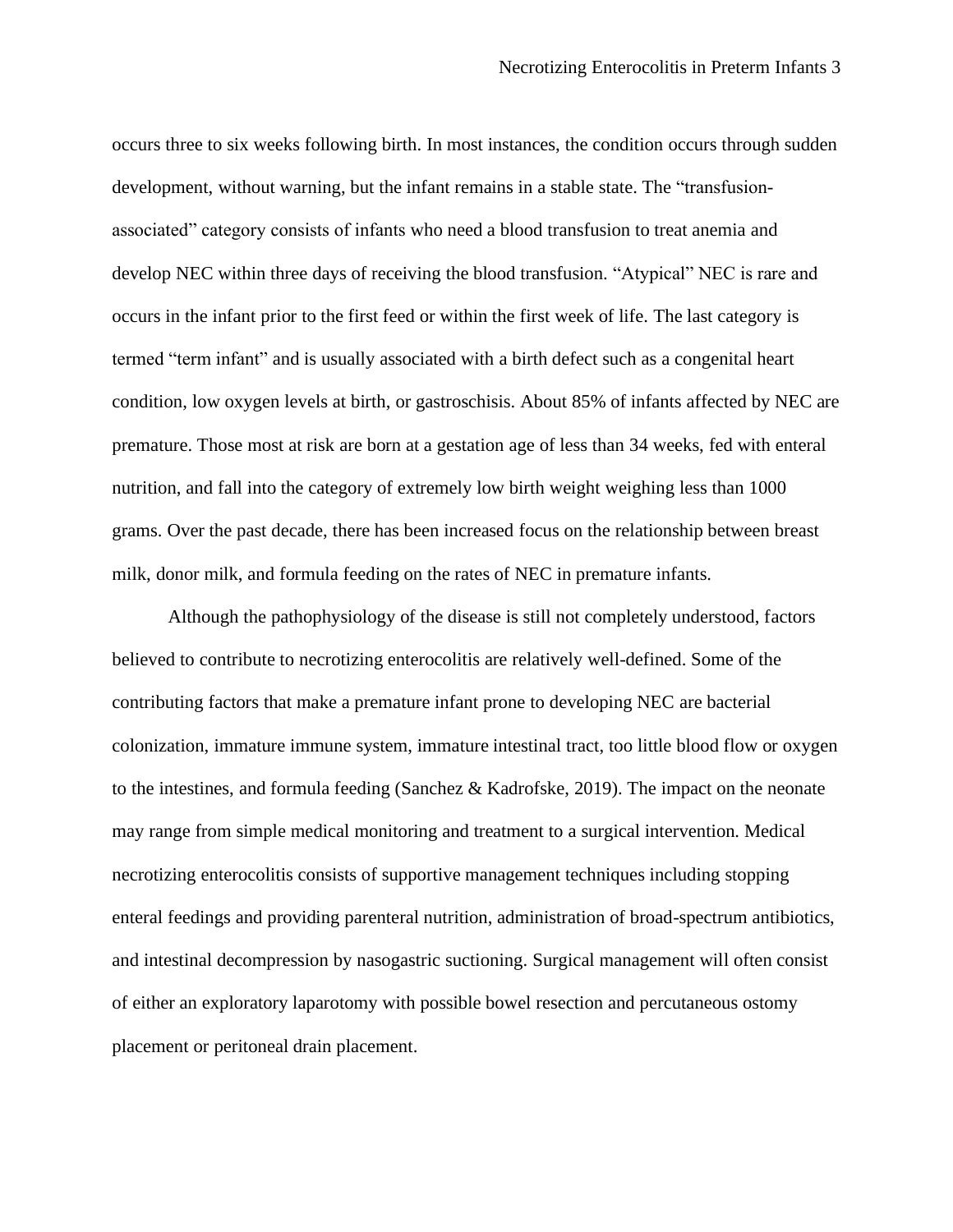Because NEC in premature neonates is so prevalent, it is necessary to establish an effective prevention and intervention treatment, and education base for parents and nurses to provide the most effective care. It is vital for the future wellbeing of premature neonates that this prevention and intervention be observed and documented. Conducting studies and understanding this prevention and treatment option will help create a base of information for the most effective options against necrotizing enterocolitis.

### **PICOT Research Question**

For preterm infants how does the use of breast/human milk and donor milk impact the morbidity and mortality of necrotizing enterocolitis compared with formula feeding?

### **Methods**

### **Study Design**

A systematic review of research was conducted on the effect breast (human) milk and donor milk has on necrotizing enterocolitis in neonates compared to those receiving formula feed. This review was completed with the use of articles collected from PubMed and CINAHL and was guided by PRISMA guidelines to complete the different phases of the literature review.

#### **Information Sources**

I independently searched CINAHL and PubMed databases. An electronic search of the databases CINAHL and PubMed were conducted using subject headings. Following the subject headings, a keyword search was conducted to produce more specific articles.

#### **Search Strategy**

Search terms that were used, based on the research question, include *necrotizing enterocolitis* OR *NEC* OR *necrotising enterocolitis* AND *human milk* OR *breast milk* OR *formula* OR *breastfeeding*. CINAHL and PubMed subject titles were used to search the database.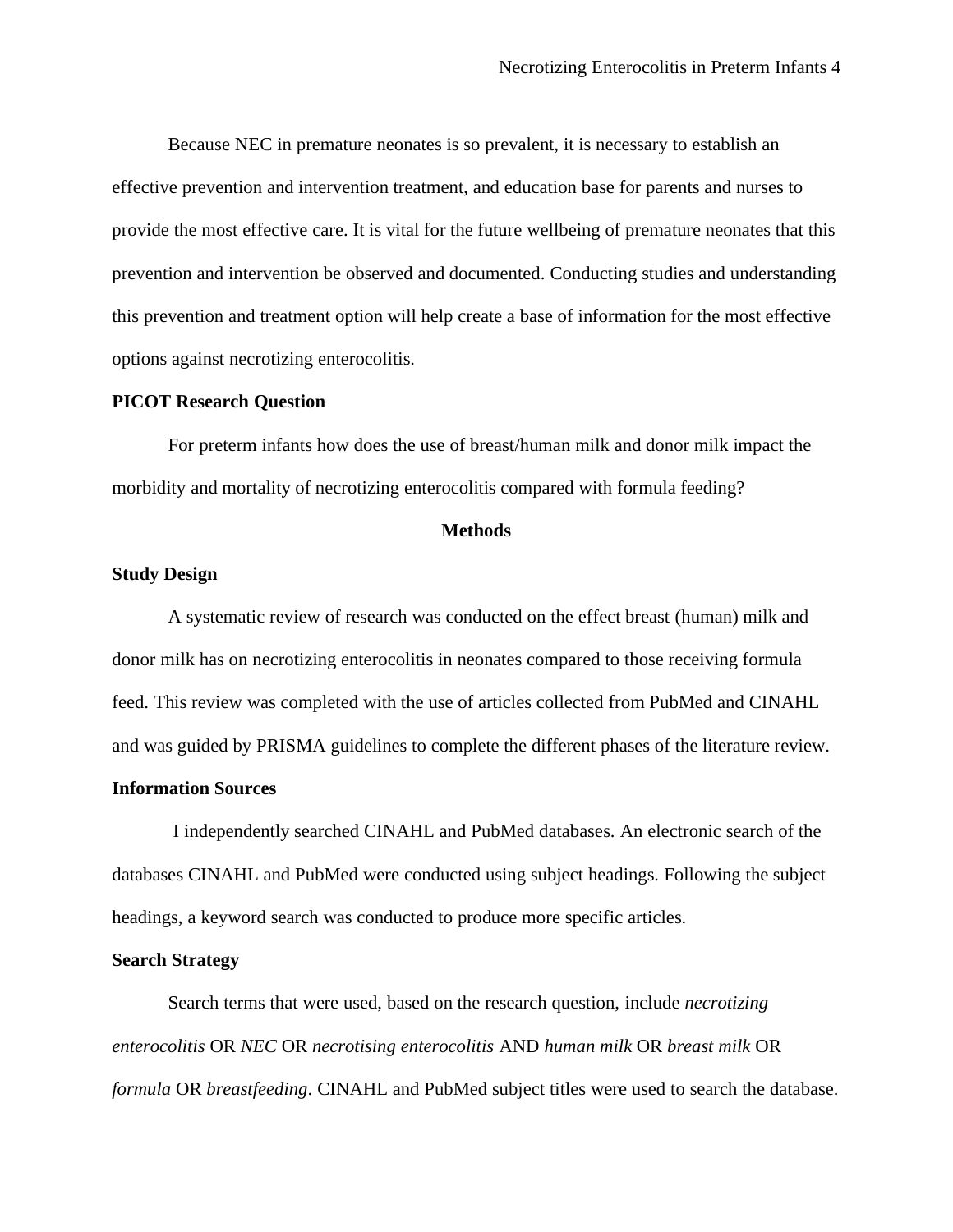Search limiters in CINAHL and PubMed include English language, publish date within the last five years, and human subjects.

### **Inclusion/Exclusion Criteria**

Articles that did not include the following PICOT key elements were excluded: (a) The study was conducted on infants with a gestational age equal to or less than 37 weeks (Population); (b) the study investigated the use of breast milk and donor milk as a clinical prevention technique for necrotizing enterocolitis (Intervention or Issue of Interest); (c) the study compared groups that received breast milk and donor milk in comparison to formula feed (Comparison); and (d) outcomes measured must include NEC morbidity or mortality rates (Outcome).

### **Figure 1**

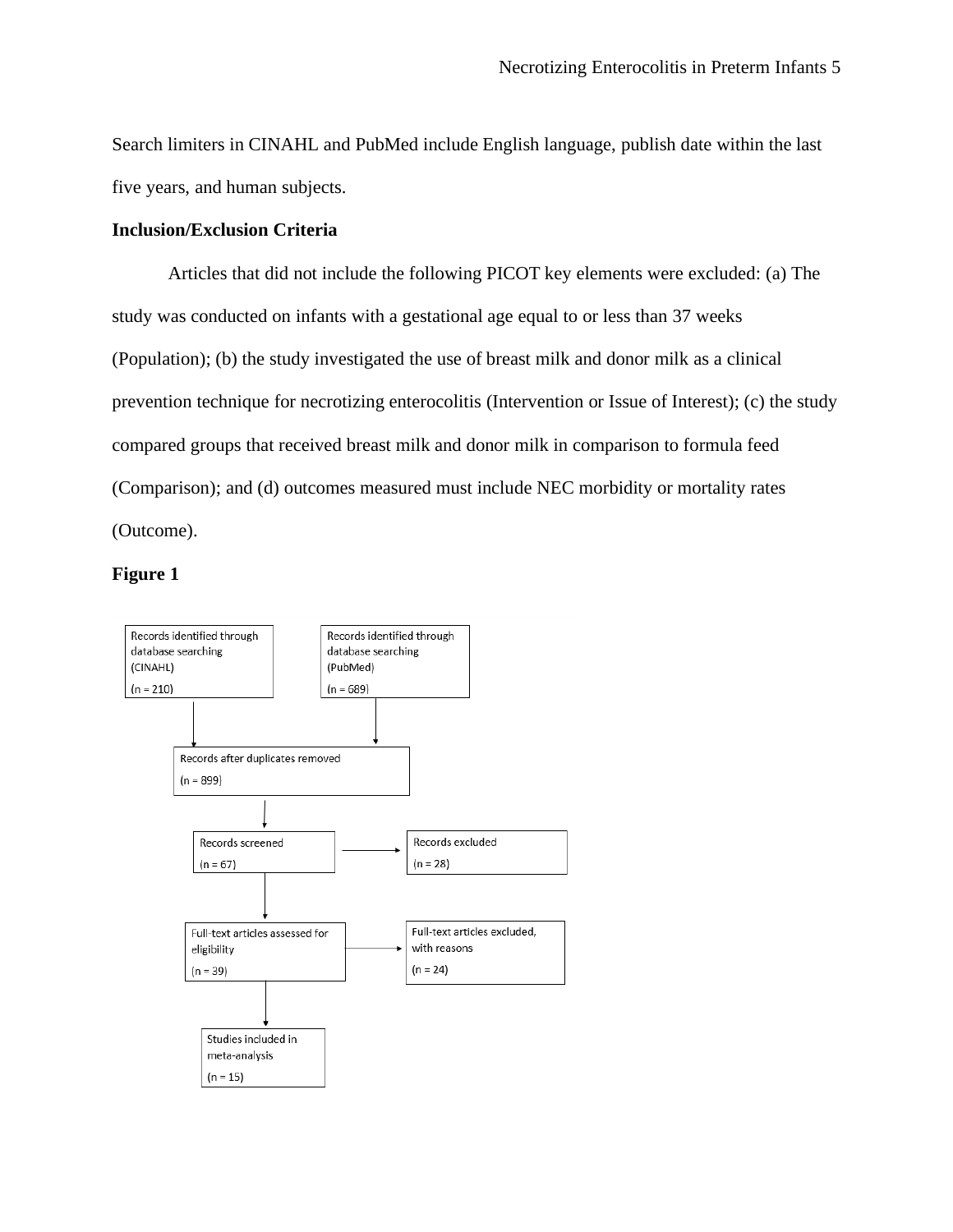### **Data Extraction**

Information on author, publication year, conceptual framework, design/method, sample & setting, major variables studied, measurement, data analysis, findings, and appraisal worth to practice were all observed from the 15 articles listed. To ensure data accuracy, the articles were reviewed by myself and the universities research librarian. After comparing the data pulled by the two researchers, any incompatible data discrepancies were resolved.

### **Search Results**

After searching CINAHL, the initial search compiled 210 articles with no duplicates noted. Abstracts and titles of articles were reviewed narrowing it down to 52 articles. Next, the full text of the remaining articles was reviewed and articles that did not meet the inclusion criteria were excluded. This resulted in seven primary full-text articles that were used for review. See Appendix A.

After searching PubMed, the initial search compiled 689 articles with no duplicates noted. Abstracts and titles of articles were reviewed narrowing it down to 15 articles. Next, the full text of the remaining articles was reviewed and articles that did not meet the inclusion criteria were excluded. This resulted in eight primary full-text articles that were used for review. See Appendix A.

#### **Results**

### **Characteristics of Studies**

In the 15 studies chosen, there were a combined total of 629 donor human milk banks, 2557 cases analyzed, 6487 preterm infants, 227 very preterm infants, 926 low birth weight infants, 24,302 very low birth weight infants, and 3174 extremely low birth weight infants from eight different regions: various states within the United States, England, Mexico, Italy, Spain,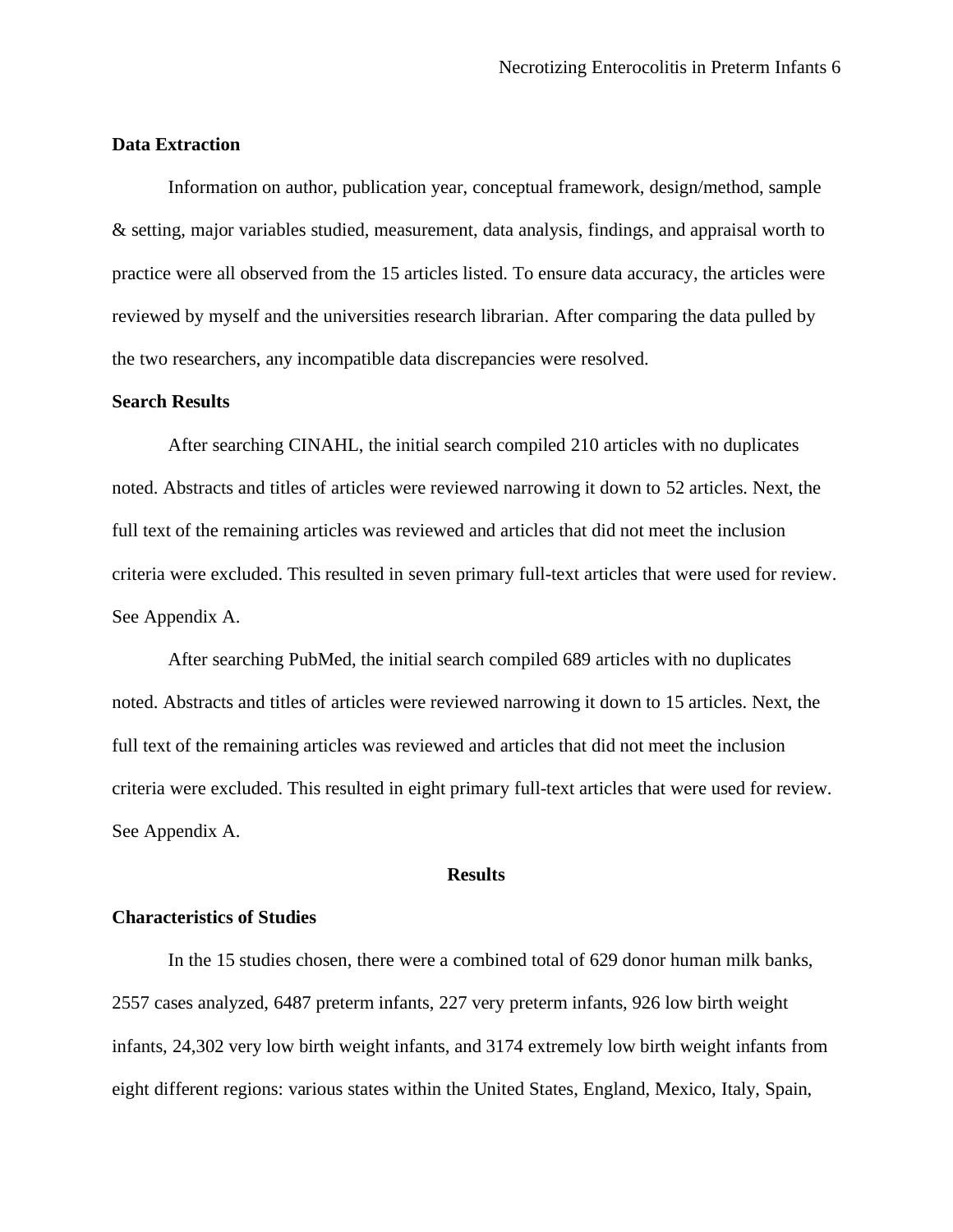France, Netherlands, and China. The age range of these participants varied from preterm neonates within the range of 28 to 37 weeks old. Not all studies reported specific age of participants but reported the range of participant ages. The studies feature a meta-analysis (Altobelli et al., 2020), a retrospective case control study (Baños-Peláez et al., 2021), a single center, observational and retrospective cohort study (Canizo Vázquez et al., 2019), a retrospective chart review (Chowning et al., 2016), a quality improvement observational study (Cohen et al., 2021), a multicenter, double blinded randomized clinical trial (Corpeleijn et al., 2016), a retrospective quality improvement initiative (Feinberg et al., 2017), a multicenter retrospective cohort study (Hair, et al., 2016), a descriptive analysis (Kantorowska et al., 2016), a randomized control intervention trial (Lapidaire et al., 2021), a systematic review and metaanalysis (Miller et al., 2018), a meta-analysis including a double blinded randomized control trial and retrospective cohort study (Patel, A., & Kim, J., 2017)**,** a prospective nationwide populationbased study (Rozé et al., 2017), a retrospective single-center chart review (Sato et al., 2019), and a comprehensive literature search of randomized control trials (Zhang et al., 2020). More information can be found in the table located in search results.

In the articles being reviewed, researchers explore the use of milk banks and donor human milk availability in correlation to NEC rates. Altobelli et al. (2020) examines the relationship between NEC in low weight premature infants and mixed feeding vs human milk. Cohen et al. (2021) examines the correlation of donor human milk availability and its relation to the incidence rate of necrotizing enterocolitis. Kantorowska et al. (2016) examines the association between the availability of donor human milk (DHM) and changes in rates of NEC.

Researchers also examined the use of formula or fortified feed vs mother's own milk and donor milk in correlation to NEC rates. Corpeleijn et al. (2016) examines whether providing DM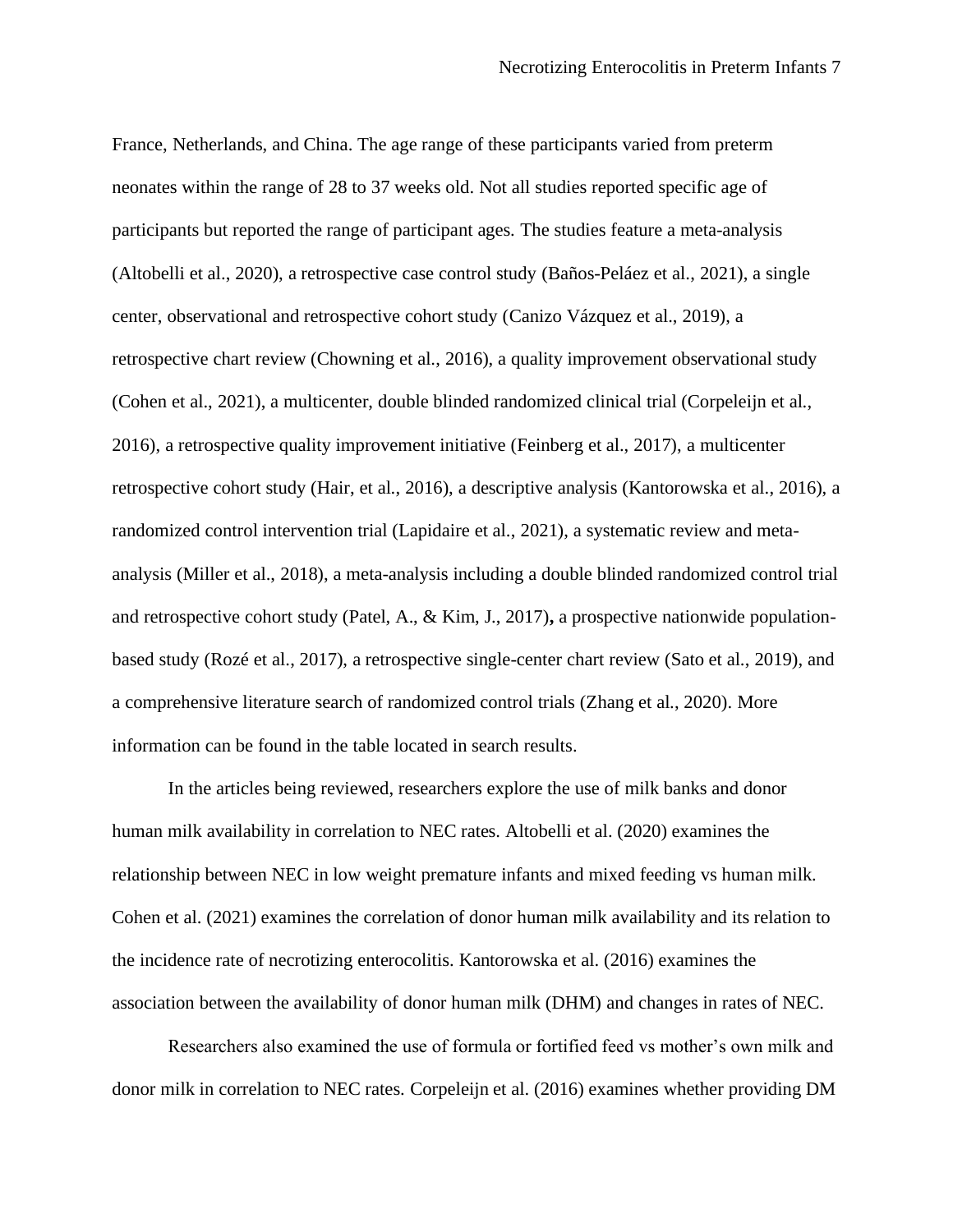instead of formula reduces the incidence of NEC, serious infection, and mortality. Feinberg et al. (2017) examines early administration of HM and probiotics role in reduction of the incidence of NEC in premature infants. Hair et al. (2016) examines the incidence of NEC and mortality in extremely premature infants pre and post initiation of an exclusive human milk-based diet (HUM) feed. Lapidaire et al. (2021) examines the chance of neonatal NEC in association to the increased use of MM and donor breast milk. Miller et al. (2018), examines the effect of human milk feeding on necrotizing enterocolitis morbidity in very low birth weight infants. Sato et al. (2019) examines the exclusive use of a human-milk diet and daily probiotic supplement in very low birth weight (VLBW) infants' and there correlation to the incidence of NEC.

The articles being reviewed explore the correlation between feed amounts and feed rates with the incidence of NEC. Baños-Peláez et al. (2021) examines the exclusive use of fortified human milk (FHM) and mother's own milk (MM) association with NEC outcomes. Canizo Vázquez et al. (2019) examines the incidence of NEC and late-onset sepsis (LOS) in very preterm infants after the introduction of donor milk (DM) when availability of MM is not enough. Chowing et al. (2016) examines whether the use of DHM in VLBW neonates affects the rate of NEC or impacted growth. Patel et al. (2017) examines the protective factors in human milk that may reduce NEC and the implementation of HUM in the neonatal intensive care unit (NICU). Roze et al. (2017) examines the relation between feeding strategies with the development of NEC and intestinal microbiota composition. Zhang et al. (2020) examines the relationship between HM and NEC.

#### **Summary of Studies**

### **Milk Banks and Donor Milk Availability**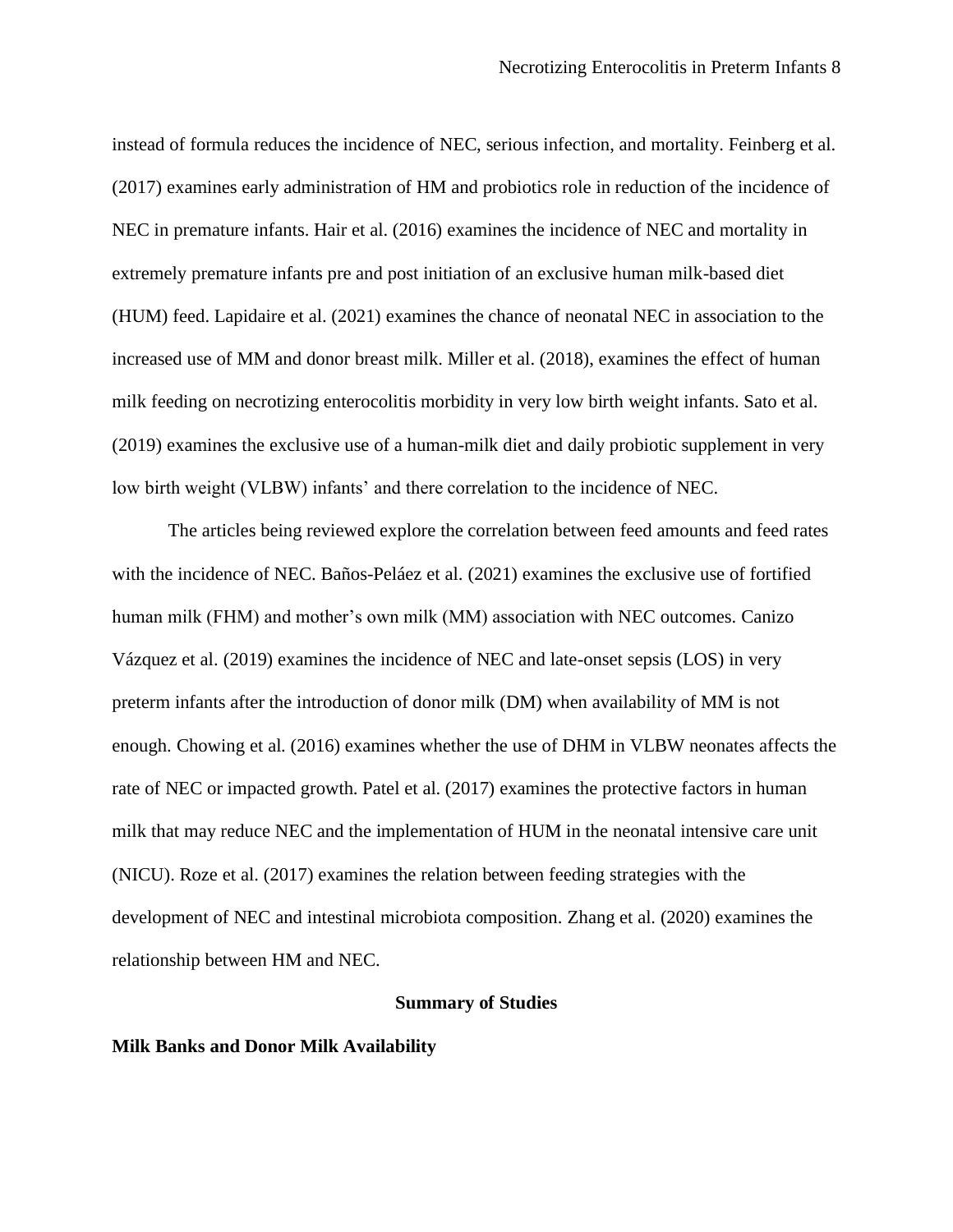Promotion of the preservation of human milk and human milk donations guarantee the possibility of an improvement in the health of newborns. There was an observance of NEC risk reduction in premature infants receiving mother's own milk and donated breastmilk. The overall findings of the randomized control trials indicated a risk reduction of NEC using human milk compared to formula. The observational studies showed a risk reduction of NEC, and the protective role human milk has when it comes to the development of NEC (Altobelli et al., 2020). The promotion of human milk donations and preserving human milk guarantees an improvement in the health of premature newborns. In a study by Cohen et al. (2021) there was an increase of donor human milk availability/use in seven NICU units with a corresponding decrease in the incidence of NEC in very low birth weight infants. When data was pooled across all centers from 2009 to 2016 there was an overall reduction in NEC by approximately 40%. It was found that the incidence of NEC when DHM was not available was 5.1% compared to a significantly lower 2.9% when DHM was available. In a study by Kantorowska et al. (2016), there was an observed correlation between the increased availability of donor human milk with a decrease in the incidence of NEC in very low birth weight infants. Results showed a decrease in the combined rate of NEC in VLBW infants from 6.6% dropping to 4.3%. The availability of DHM continues to increase overtime and is associated with positive changes in decreasing NEC rates.

### **Formula or Fortified Feed vs Mother's Own Milk and Donor Milk**

When donor human milk was introduced as the primary feeding practice when not enough of mother's own milk was available, NEC incidence was decreased in very preterm neonates born between 28 and 32 weeks (Cañizo Vázquez et al., 2019). Surgical NEC was also noted at a lower frequency in the group receiving donor human milk. In a study by Corpeleijn et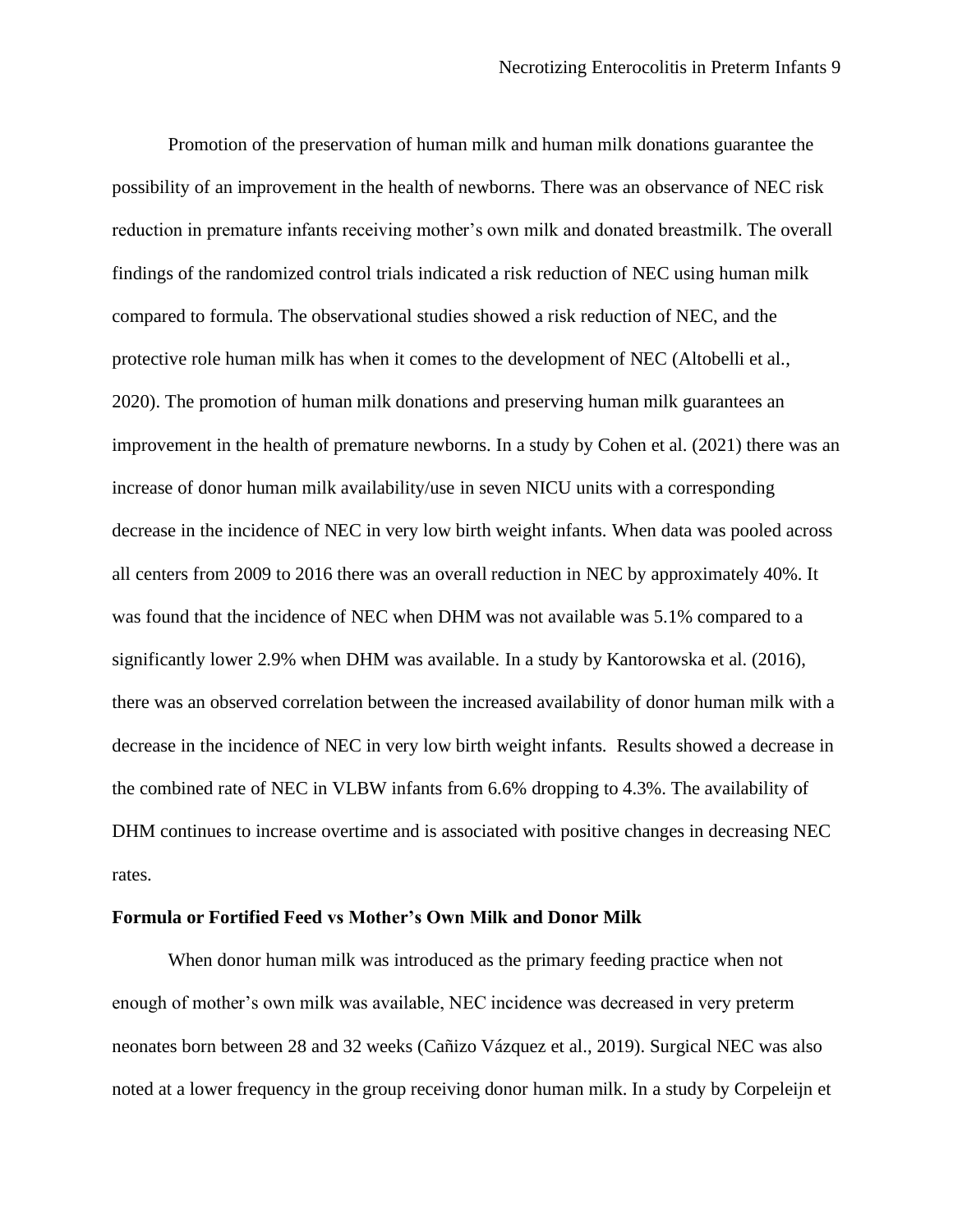al. (2016), there was a slightly lower incidence of NEC in very low birth weight infants when donor milk was used instead of preterm formula when mother's own milk was not available during the first ten days of life. Further extension of the study and data collection were needed for sufficient results. In a study by Feinberg et al. (2017), the percentage of preterm infants who were able to receive human milk 48 hours after birth correlated with a significant reduction in NEC occurrence. Results showed a decline in NEC rate form 4.1% to 0.4% with a reduction of preterm formula feeding. In a study by Hair et al. (2016), there was an observance of a lower incidence of NEC in infants with an extremely low birth weight and gestational age <28 weeks who received an exclusive human milk-based diet. Incidence of NEC, mortality, and late-onset sepsis was significantly lower in the HUM group compared with the BOV group. In a study by Lapidaire et al. (2021), there was an observance of lower NEC rates in preterm infants with low birth weight when maternal breast milk and banked donor breast milk were used as the infants' sole diet. With a 10% increase in BBM and MBM intake, there was an association of approximately eight to 12% lower chance the neonate would develop NEC/infection and a 10% increase in the use of TF was associated with a 12% increase in NEC/infection chances. In a study by Miller et al. (2018), there was an observed significant decrease in the incidence of NEC in infants born before 28 weeks and/or had a birth weight less than 1,500 grams when human milk was used as the sole diet. The comparison of EHM vs EPTF showed there is a possible reduction in NEC with the use of EHM feedings. The comparison of any HM vs EPTF showed there is a clear effect of HM in reducing the incidence of NEC. When comparing higher vs lower doses of human milk, there was a clear reduction in the incidence of NEC with the use of a higher dose of HM. The comparison of pastured vs unpasteurized human milk has inconclusive results. This study also concluded that any amount of human milk is better than early preterm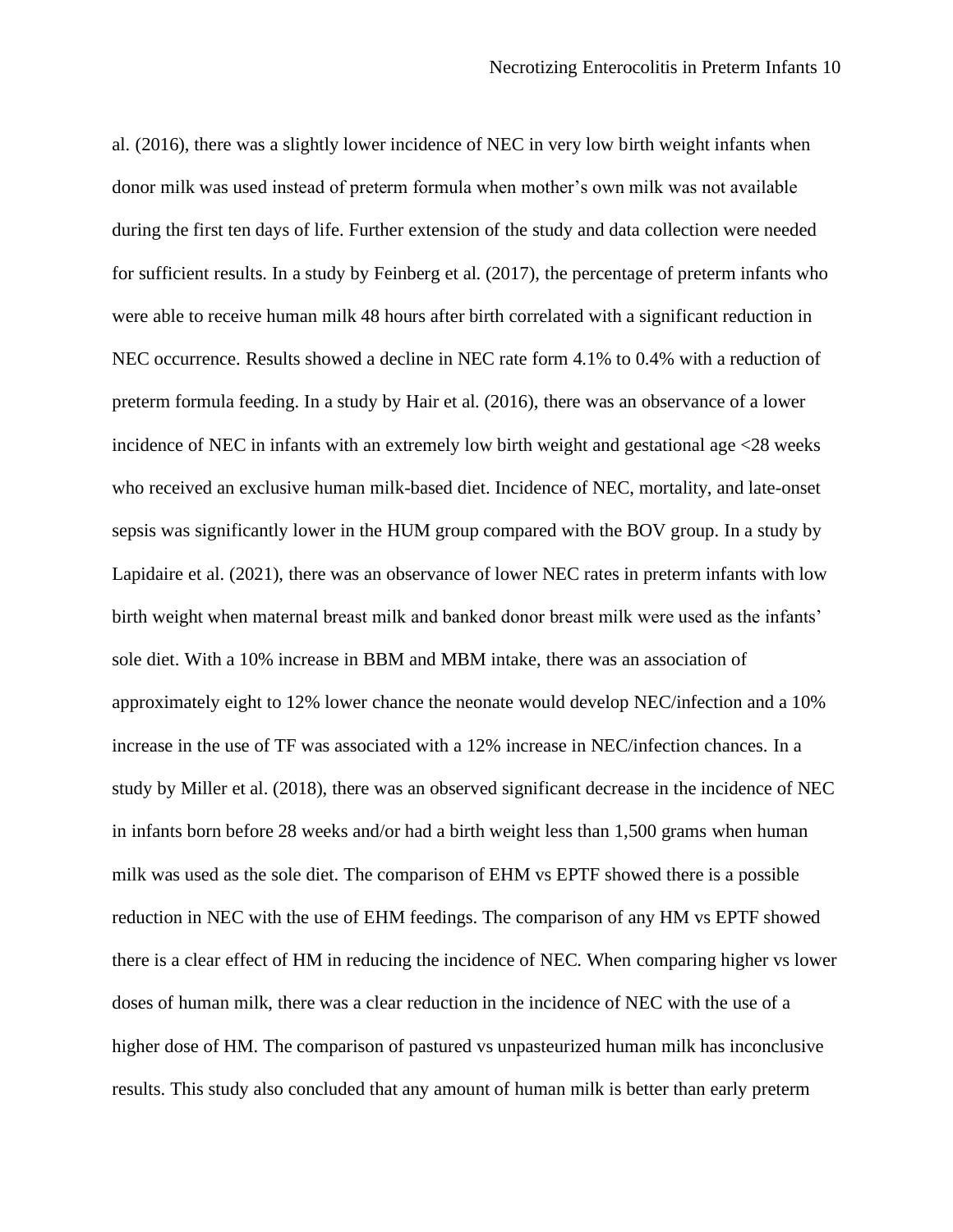formula. In a study by Sato, R., Malai, S., & Razmjouy, B. (2019), the use of donor human milk fortifier when mother's own milk was not available significantly lowered NEC rates in extremely low birth weight infants. Evidence shows support in the use of human milk-derived fortifier to reduce NEC in very low birth weight infants.

#### **Feeding Amounts and Rates Correlation**

Studies support human milk as the diet of choice in preterm infants. Studies also encourage the use of exclusive human milk feeding practices in the NICU setting to improve outcomes of the infant if they were to develop NEC. In a study by Baños-Peláez et al. (2021), there was an observance of less NEC in premature neonates born before 35 weeks when mother's own milk and fortified human milk feeding practices were utilized. The longitudinal analysis, generalized mixed and linear models, were fit to evaluate NEC associated with feeding strategies and showed that fortified human milk (FHM) and mother's own milk (MM) were significantly less likely associated with NEC. It also showed that neonates fasting on days seven and 14 had a higher overall incidence of NEC. In a study by Chowning et al. (2016), there was an observed lower rate of NEC in very low birth weight infants who received an exclusive human milk diet on more than 50% of the days spent in the NICU. In a study by Patel, A., & Kim, J. (2017), there was an observance of lowest risk of NEC in the preterm infant when mother's own milk, human milk formula, or donor human milk was used compared to preterm formula. The study also notes best practice emphasizes mother's own milk before donor human milk if available. In a study by Rozé et al. (2017), there was an observed increase in chance of the preterm infant developing NEC when a less favorable direct-breastfeeding policy and a slow rate of progression of enteral feeding were in place. Higher associations of NEC were seen in neonates receiving intermediate and slower rates of enteral feeding progression when compared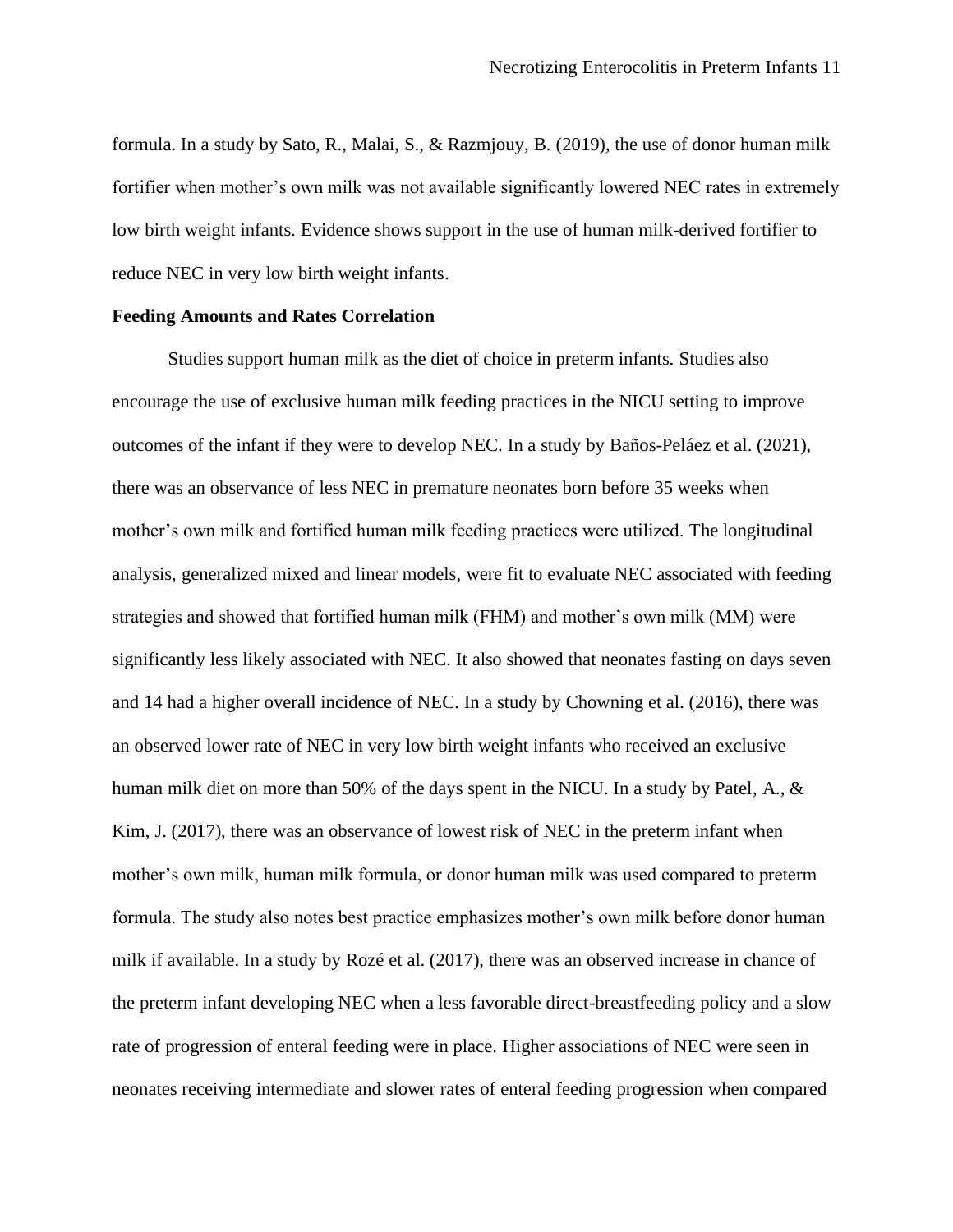to the faster progression strategy and when intermediate direct-breastfeeding policies were in place. Therefore, support is in place regarding the use of direct-breastfeeding and a faster progression of enteral feedings to reduce the chances of preterm infants developing NEC. In a study by Zhang et al. (2020), findings demonstrated a reduction in incidence of NEC in premature infants when an exclusive human milk and partial human milk diet were used in comparison to the use of formula feed.

### **Discussion**

All 15 studies included in this review showed the use of human milk and donor milk as more effective in preventing the development of necrotizing enterocolitis compared to formula feedings. Additional factors evaluated in a variety of the 15 studies included evaluation of the further impacts human milk and/or breast milk can have on the premature neonate. The results from these articles supported the use of HM and DHM in the reduction of late onset sepsis, infant mortality, retinopathy of prematurity, bronchopulmonary dysplasia, and increase in IQ level and growth of infants born prematurely.

Researchers should continue to gather data regarding the relationship between the use of human milk, donor milk, and formula and the incidence of necrotizing enterocolitis in the preterm neonate. Research and literature reviews regarding the effects of formula feed are important for nurses and neonatal patients. Having clinically significant feed practices in place could help with lowering the length of hospital stays, cost for families, and preventing avoidable morbidity and mortality. The results of this study give insight into the future of nursing care of neonatal necrotizing enterocolitis patients and offers a more reliable form of prevention. Part of a NICU nurse's responsibility is to become familiar with varying forms of feeds to continually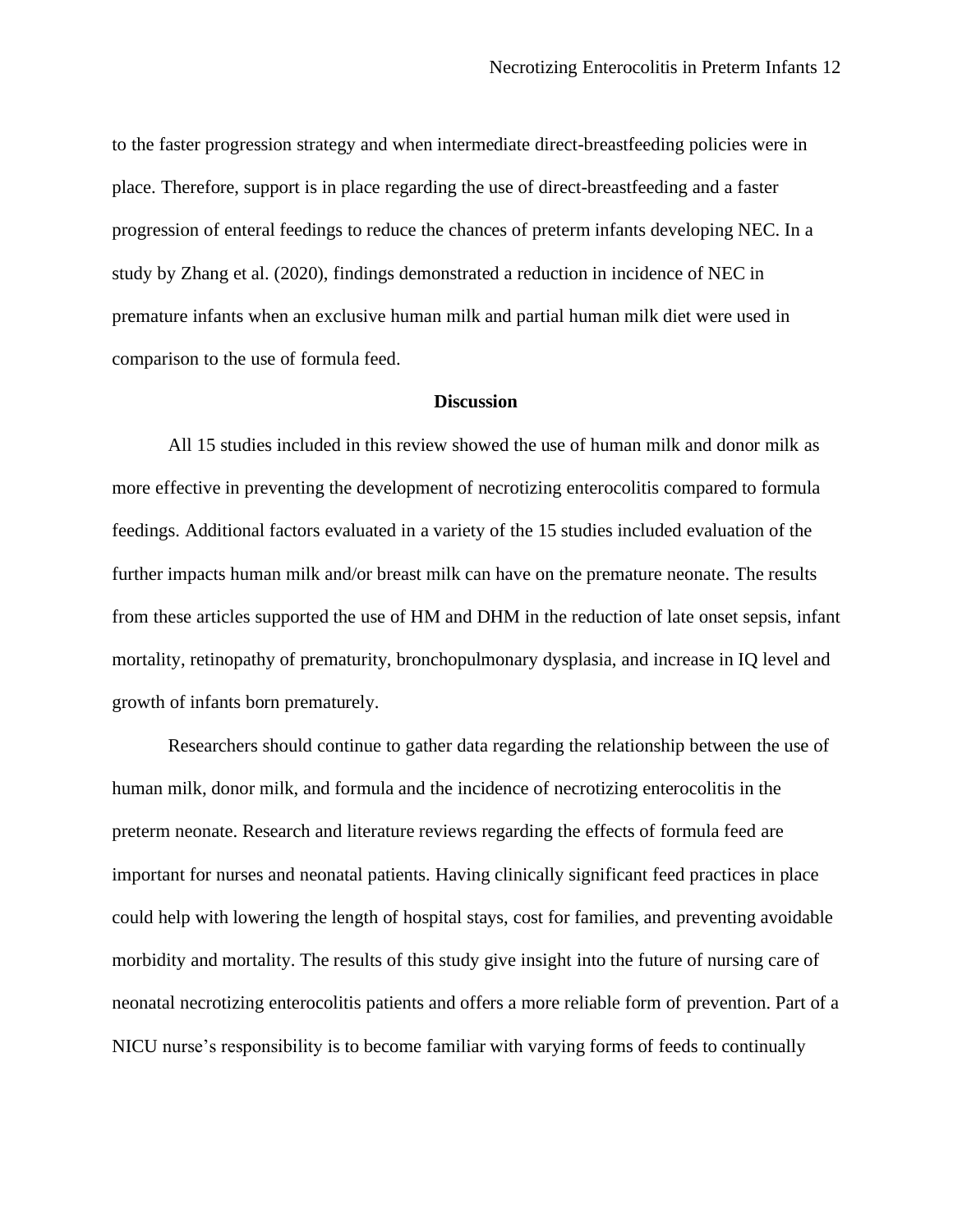expand their knowledge on relevant research in order to provide their patients with an individualized and effective plan of care.

### **Limitations and Gaps**

Overall, this study presents substantial evidence regarding the relationship between the use of human milk, donor milk, and formula in the preterm neonate and the incidence of necrotizing enterocolitis. However, it is not without its gaps and limitations.

The United States, England, Mexico, Italy, Spain, France, Netherlands, and China are the only regions represented in this study. These locations drastically vary when it comes to medical advancements and access to the same resources for determining the presence of necrotizing enterocolitis in neonates. Since the sample locations differ, that should be taken into consideration in translating these findings outside the designated regions. There is a noticeable gap in the research since it excludes countries with small populations.

The number of research articles found within the CINAHL and PubMed databases regarding the topic of study became a main limitation to the review conducted. When conducting the research to gather studies for review, there were very limited studies that had addressed the use of exclusive human milk compared to exclusive formula use. Therefore, studies regarding the effectiveness of human milk in alternative aspects including donor milk and human fortifier formula were included in this study. These studies still had the main conceptual framework of determining the effectiveness of human milk in decreasing NEC incidence.

### **Conclusion**

Necrotizing enterocolitis continues to be the leading cause of surgery in premature infants leading to prolonged hospital stays and increased interventions of care. Research has shown a positive correlation in reducing NEC rates through the use of breast/human milk and donor milk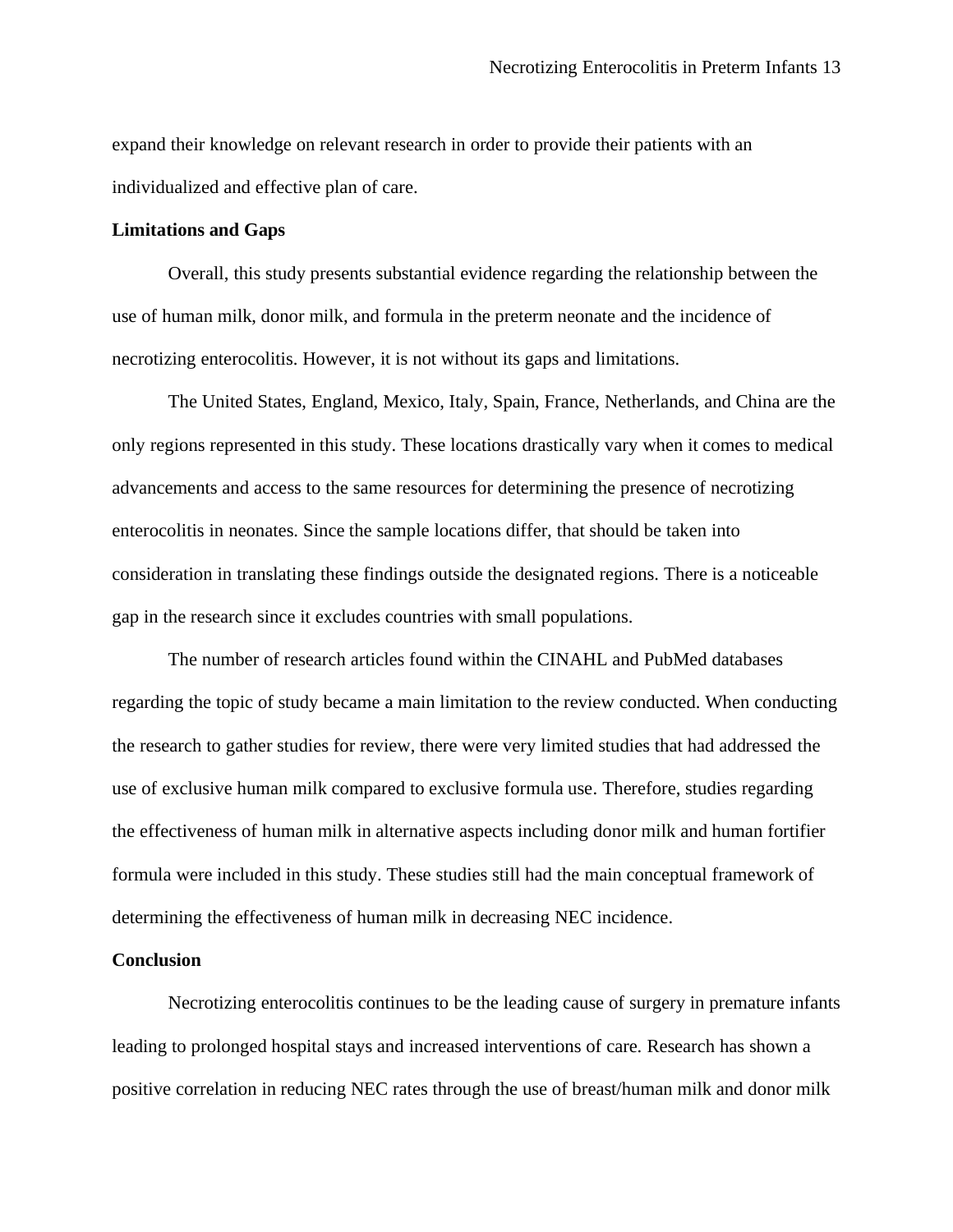banks. Hospitals should be advised to establish donor milk banks and implement human milk feeding guidelines within the neonatal intensive care unit. Although the use of breast/human milk and donor milk have been correlated with the reduction in incidence of NEC, research needs to be conducted to determine the pathophysiological cause for the most effective form of prevention to take place.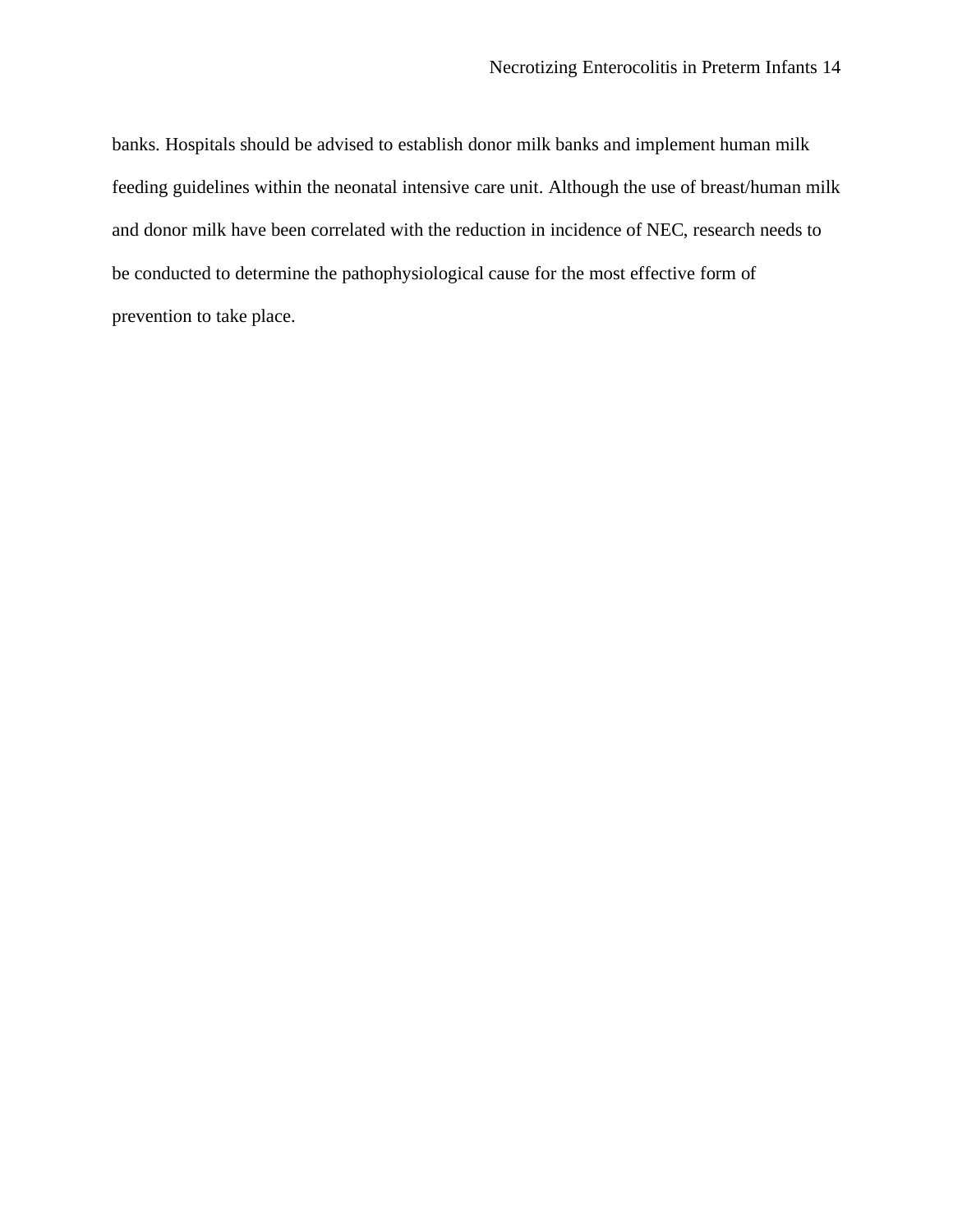#### **References**

Altobelli, E., Matteo Angeletti, P., Verrotti, A., & Petrocelli, R. (2020). The Impact of Human Milk on Necrotizing Enterocolitis: A Systematic Review and Meta-Analysis. *Nutrients,*  12(5), 1322.<https://www.ncbi.nlm.nih.gov/pmc/articles/PMC7284425/>

Banos-Pelaez, M., Avila-Sosa, V., Alberto Fernandez-Carrocera, L., Gonzalez-Perez, G., Carrera-Muinos, S., Antonieta Rivera-Rueda, M., Cordero-Gonzalez, G., Romero, S., Coronado-Zarco, A., Laresgoiti-Servitje, E., & Irles, C. (2021). Estimating Neonatal Necrotizing Enterocolitis Based on Feeding Practices. *Children,* 8(4), 1 – 16. <https://www.ncbi.nlm.nih.gov/pmc/articles/PMC8063799/>

- Canizo Vazquez, D., Salas Garcia, S., Izquierdo Renau, M., & Iglesias-Platas, I. (2019). Availability of Donor Milk for Very Preterm Infants Decreased the Risk of Necrotizing Enterocolitis without Adversely Impacting Growth or Rates of Breastfeeding. *Nutrients,*  11(8), 1895.<https://www.mdpi.com/2072-6643/11/8/1895/htm>
- Chowning, R., Radmacher, P., Lewis, S., Serke, L., Pettit, N., & Adamkin, D. (2016). A Retrospective Analysis of The Effect of Human Milk On Prevention of Necrotizing Enterocolitis and Postnatal Growth. *Journal of Perinatology,* 36, 221 – 224. <https://www.nature.com/articles/jp2015179>
- Cleaveland Clinic. (2021). Necrotizing Enterocolitis. Retrieved fro[mhttps://my.clevelandclinic.org/health/diseases/10026-necrotizing-enterocolitis](https://my.clevelandclinic.org/health/diseases/10026-necrotizing-enterocolitis)

Cohen, M., Steffen, E., Axelrod, R., Patel, S., Toczylowski, K., Perdon, C., Brown, D., Kaliappan, S., & Myers, M. (2021). Availability of Donor Human Milk Decreases the Incidence of Necrotizing Enterocolitis in VLBW Infants. *Advances in Neonatal Care,*   $21(5)$ ,  $341 - 348$ .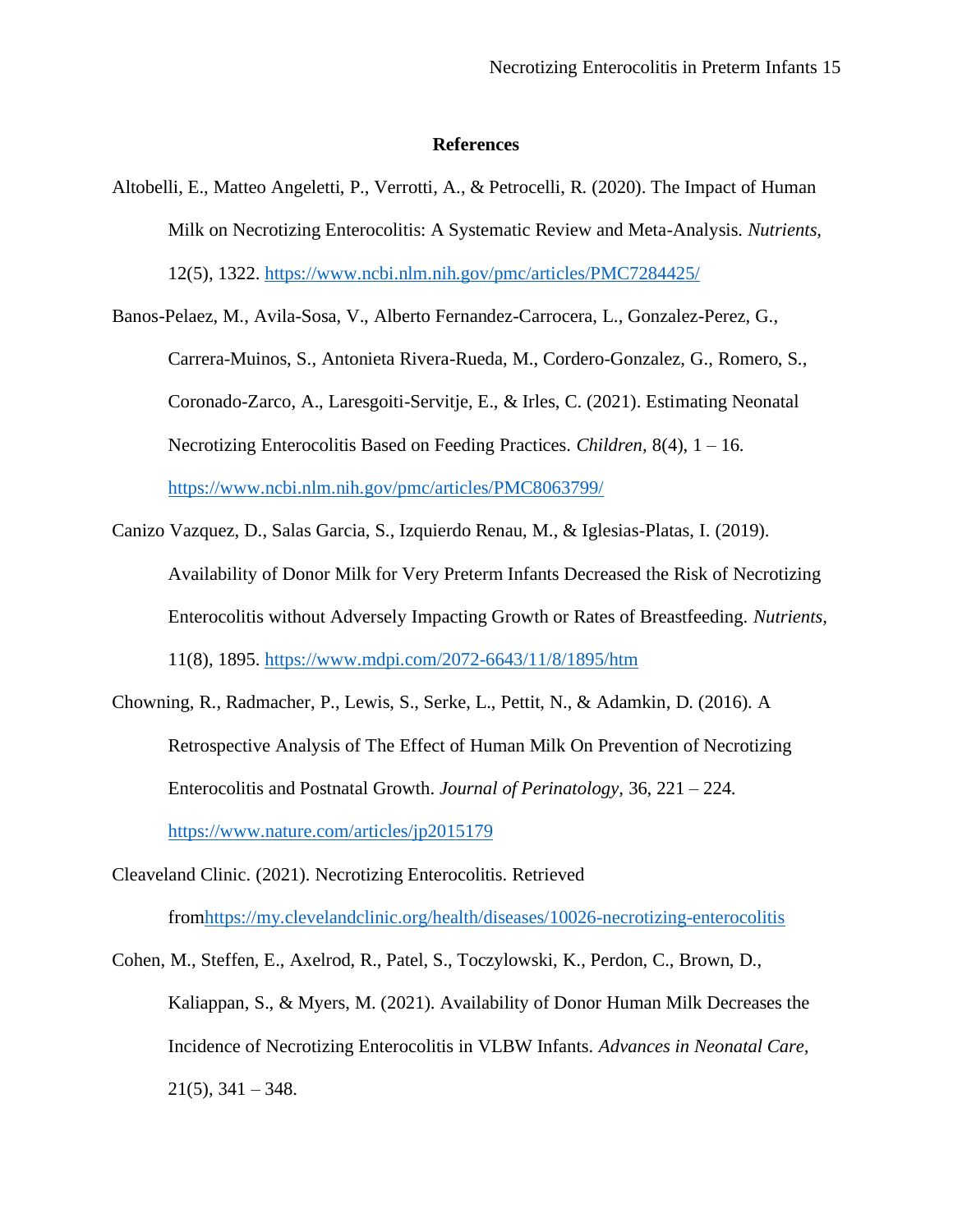https://journals.lww.com/advancesinneonatalcare/Fulltext/2021/10000/Availability of D onor Human Milk Decreases the.4.aspx

- Corpeleijn, W., Waard, M., & Christmann, V., et al. (2016). Effect of Donor Milk on Severe Infections and Mortality in Very Low-Birth-Weight Infants. *JAMA Pediatrics,* 170(7), 654 – 661.<https://jamanetwork.com/journals/jamapediatrics/fullarticle/2518872>
- Feinberg, M., Miller, L., Engers, B., Bigelow, K., Lewis, A., Brinker, S., Kurland, F., Potthoff, E., Wallin, M., Pantoja, A., & Britton, J. (2017). Reduced Necrotizing Enterocolitis After an Initiative to Promote Breastfeeding and Early Human Milk Administration. *Pediatric Quality & Safety,* 2(2), 14.<https://www.ncbi.nlm.nih.gov/pmc/articles/PMC6132913/>
- Hair, A., Peluso, A., Hawthorne, K., Perez, J., Smith, D., Khan, J., O'Donnell, A., Powers, R., Lee, M., & Abrams, S. (2016). Beyond Necrotizing Enterocolitis Prevention: Improving Outcomes with an Exclusive Human Milk-Based Diet. *Breastfeeding Medicine,* 11(2). <https://www.liebertpub.com/doi/10.1089/bfm.2015.0134>
- Juhl, S. (2017). Necrotizing Enterocolitis Classification and Two Initial Steps Towards Prevention. *Danish Medical Journal,* 64(6).

[https://ugeskriftet.dk/files/scientific\\_article\\_files/2018-08/b5362.pdf](https://ugeskriftet.dk/files/scientific_article_files/2018-08/b5362.pdf)

Kantorowska, A., Wei, J., Cohen, R., Lawrence, R., Gould, J., & Lee, H. (2016). Impact of Donor Milk Availability on Breast Milk Use and Necrotizing Enterocolitis Rates. *Pediatrics,* 137(3), 39 – 39.<https://www.ncbi.nlm.nih.gov/pmc/articles/PMC4771129/>

Lapidaire, W., Lucas, A., Clayden, J., Clark, C., & Fewtrell, M. (2021). Human Milk Feeding and Cognitive Outcome In Preterm Infants: The Role of Infection and NEC Reduction. *Pediatric Research.* <https://www.nature.com/articles/s41390-021-01367-z>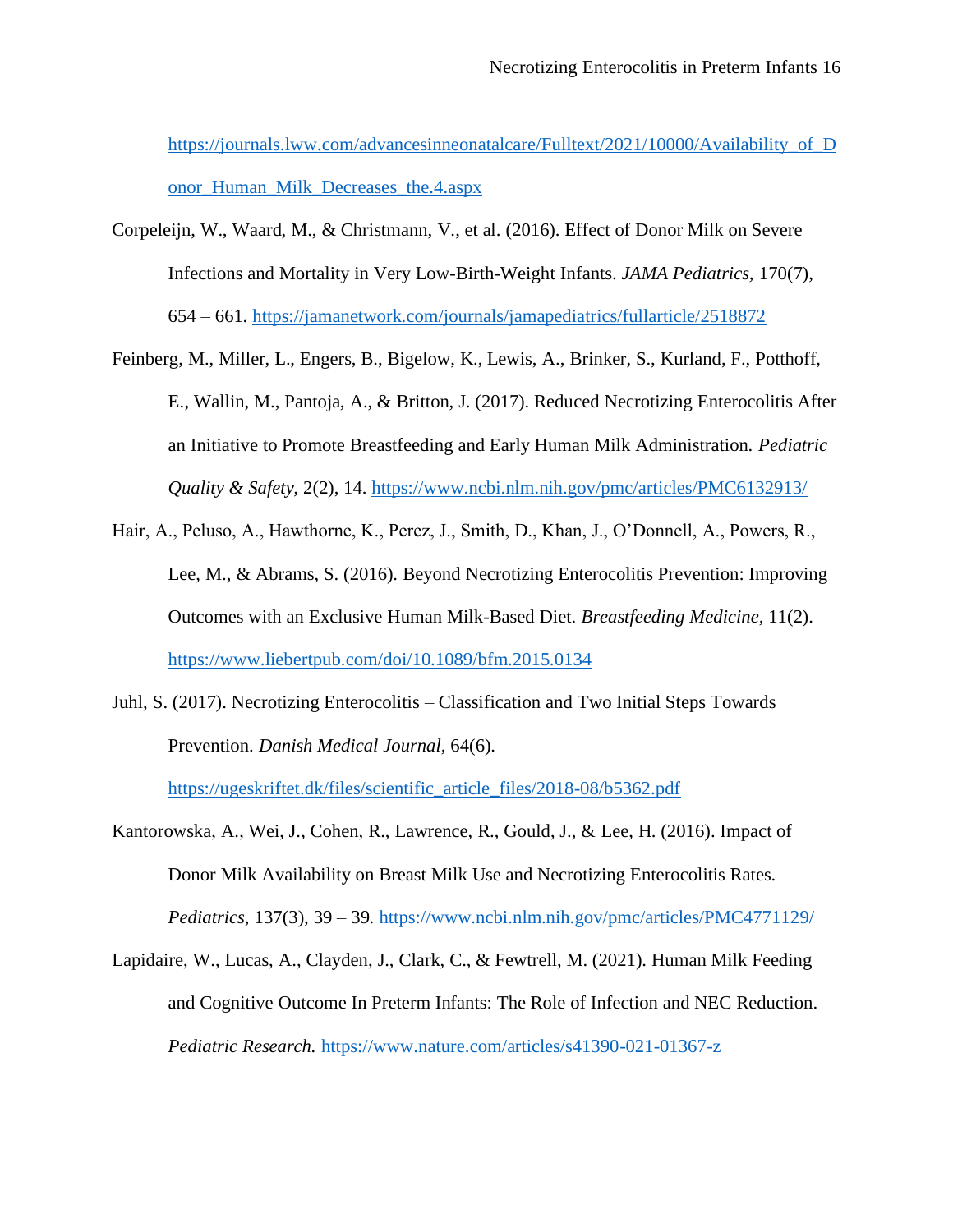Maffei, D., & Schanler, R. (2017). Human Milk is The Feeding Strategy to Prevent Necrotizing Enterocolitis. *Seminars in Perinatology,* 41(1), 36 – 40.

<https://www.sciencedirect.com/science/article/pii/S014600051630088X?via%3Dihub>

- Miller, J., Tonkin, E., Damarell, R., McPhee, A., Suganuma, M., Suganuma, H., Middleton, P., Makrides, M., & Collins, C. (2018). A Systematic Review and Meta-Analysis of Human Milk Feeding and Morbidity in Very Low Birth Weight Infants. *Nutrients,* 10(6), 707. <https://www.ncbi.nlm.nih.gov/pmc/articles/PMC6024377/>
- Patel, A., & Kim, J. (2017). Human Milk and Necrotizing Enterocolitis. *Pediatric Surgery,*  27(1), 34 – 38.<https://www.sciencedirect.com/science/article/pii/S1055858617301403>
- Roze, J., Ancel, P., Lepage, P., Martin-Marchand, L., Nabhani, Z., Delannoy, J., Picaud, J., Lapillonne, A., Aires, J., Durox, M., Darmaun, D., Neu, J., & Butel, M. (2017). Nutritional Strategies and Gut Microbiota Composition as Risk Factors for Necrotizing Enterocolitis in Very Preterm Infants. *The American Journal of Clinical Nutrition,*  106(3), 821 – 830.<https://academic.oup.com/ajcn/article/106/3/821/4822358>
- Sanchez, J., & Kadrofske, M. (2019). Necrotizing Enterocolitis. *Neurogastroenterology & Motility,* 31(3).<https://onlinelibrary.wiley.com/doi/10.1111/nmo.13569>
- Sato, R., Malai, S., & Razmjouy, B. (2019). Necrotizing Enterocolitis Reduction Using an Exclusive Human-Milk Diet and Probiotic Supplementation in Infants With 1000 – 1499 Gram Birth Weight. *Nutrition in Clinical Practice,* 35(2), 331 – 334. <https://aspenjournals.onlinelibrary.wiley.com/doi/full/10.1002/ncp.10394>
- Thakkar, H., & Lakhoo, K. (2018). Necrotizing Enterocolitis. *Paediatrics and Child Health,*  28(5), 227 – 230.<https://www.sciencedirect.com/science/article/pii/S175172221830043X>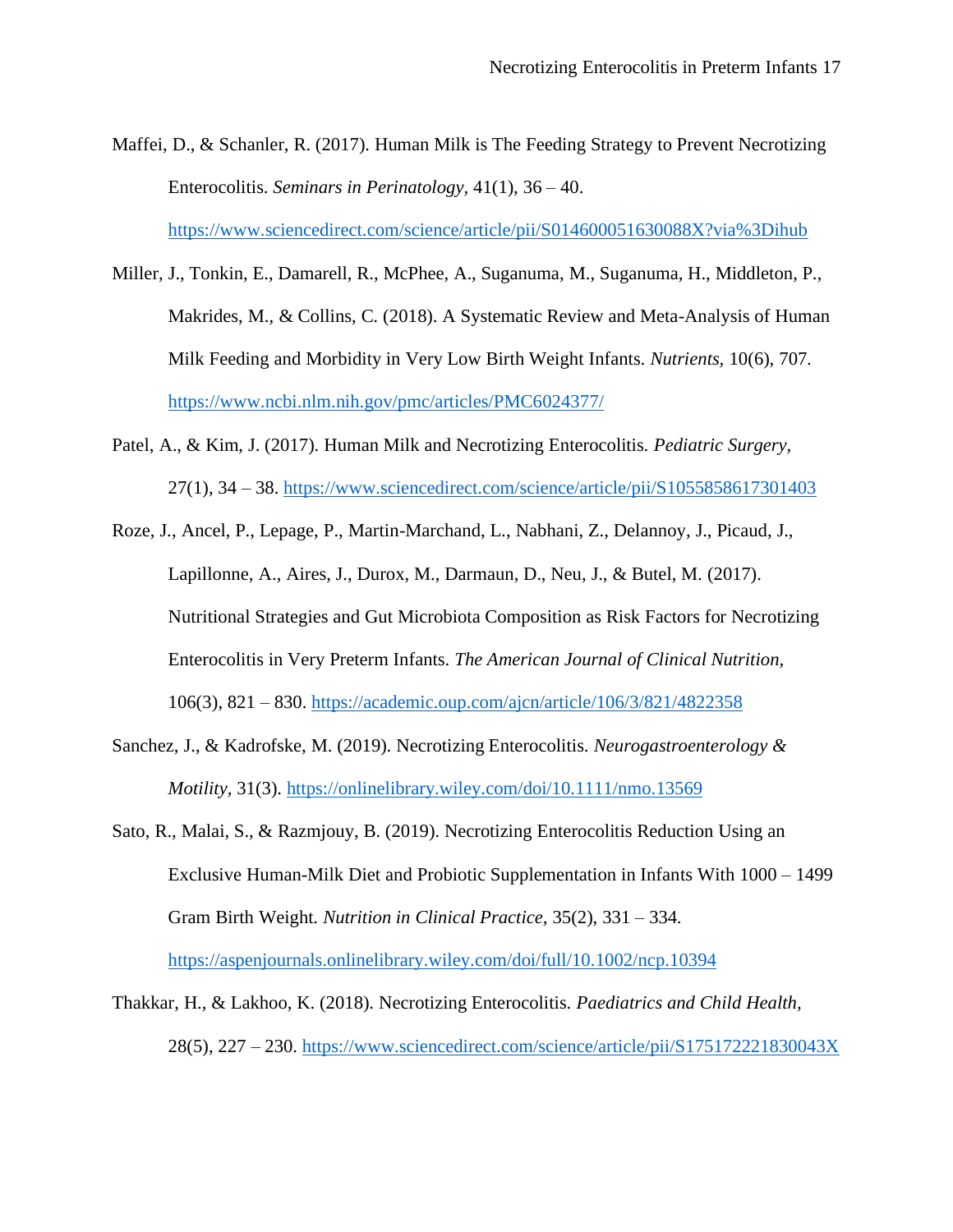Zhang, B., Xiu, W., Dai, Y., & Yang, C. (2020). Protective Effects of Different Doses of Human Milk on Neonatal Necrotizing Enterocolitis. *Medicine,* 99(37), 222166. [https://journals.lww.com/md-](https://journals.lww.com/md-journal/Fulltext/2020/09110/Protective_effects_of_different_doses_of_human.74.aspx)

[journal/Fulltext/2020/09110/Protective\\_effects\\_of\\_different\\_doses\\_of\\_human.74.aspx](https://journals.lww.com/md-journal/Fulltext/2020/09110/Protective_effects_of_different_doses_of_human.74.aspx)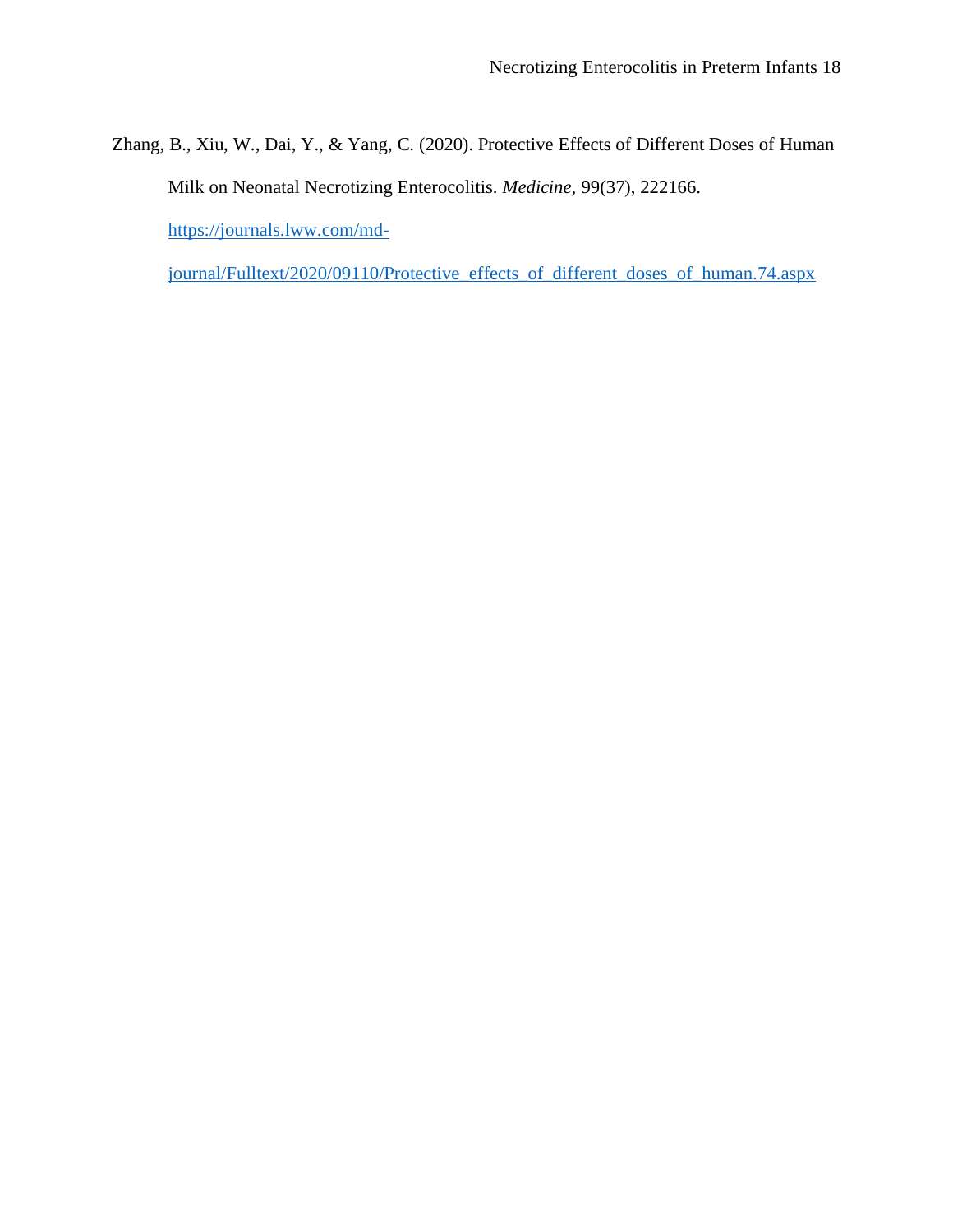| <b>Final Evaluation Table</b>                                                                                |                                 |                   |                                                                                                 |                                                                                                                                             |                                                                                                                 |                                                                            |                                                                                                                                                                                                                                                                                                               |                                                                                                                                                                                                                                                                                                     |  |
|--------------------------------------------------------------------------------------------------------------|---------------------------------|-------------------|-------------------------------------------------------------------------------------------------|---------------------------------------------------------------------------------------------------------------------------------------------|-----------------------------------------------------------------------------------------------------------------|----------------------------------------------------------------------------|---------------------------------------------------------------------------------------------------------------------------------------------------------------------------------------------------------------------------------------------------------------------------------------------------------------|-----------------------------------------------------------------------------------------------------------------------------------------------------------------------------------------------------------------------------------------------------------------------------------------------------|--|
| First<br>Author<br>(Year)                                                                                    | Conc<br>eptual<br>Fram<br>ework | Design/Me<br>thod | Sample $\overline{\&}$<br>Setting                                                               | Major<br>Variables<br>Studied<br>(and their<br>Definitio<br>ns)                                                                             | Measurem<br>ent                                                                                                 | Data<br>Analysis                                                           | Findings                                                                                                                                                                                                                                                                                                      | Appraisal:<br>Worth to<br>Practice                                                                                                                                                                                                                                                                  |  |
| Altobelli,<br>E., Matteo<br>Angeletti,<br>P.,<br>Verrotti,<br>$A_{\cdot}, \&$<br>Petrocelli,<br>R.<br>(2020) | None                            | Meta-<br>analysis | 32 papers:<br>6<br>randomize<br>d control<br>trials<br>26<br>observatio<br>nal studies<br>Italy | Relation<br>ship<br>between<br>feeding<br>and NEC<br>Milk<br>banks/H<br>uman<br>milk<br>Formula<br>Preterm<br>infants<br>Bell<br>score $>2$ | Distributi<br>on of<br>milk<br>banks in<br>the world<br>Develop<br>ment of<br><b>NEC</b><br>Incidence<br>of NEC | Meta-<br>regressio<br>n<br>analysis<br>using<br>random<br>effect<br>models | <b>RCTs</b><br>meta-<br>analysis:<br>Relative<br>risk(RR)<br>$= 0.62$<br>$(0.42 -$<br>$(0.93)$ . 3<br>OS that<br>evaluated<br>human<br>milk<br>versus<br>mixed<br>feeding<br>showing<br>that human<br>milk has a<br>protective<br>role on the<br>developme<br>nt of NEC:<br>$RR = 0.74$<br>$(0.63 -$<br>0.91) | <b>RCTs</b><br>meta-<br>analysis<br>indicates a<br>risk<br>reduction<br>of NEC<br>using<br>human<br>milk<br>respect to<br>formula.<br>The<br>possibility<br>of<br>preserving<br>human<br>milk and<br>promoting<br>donations<br>guarantees<br>an<br>improvem<br>ent in the<br>health of<br>newborns. |  |

# Appendix A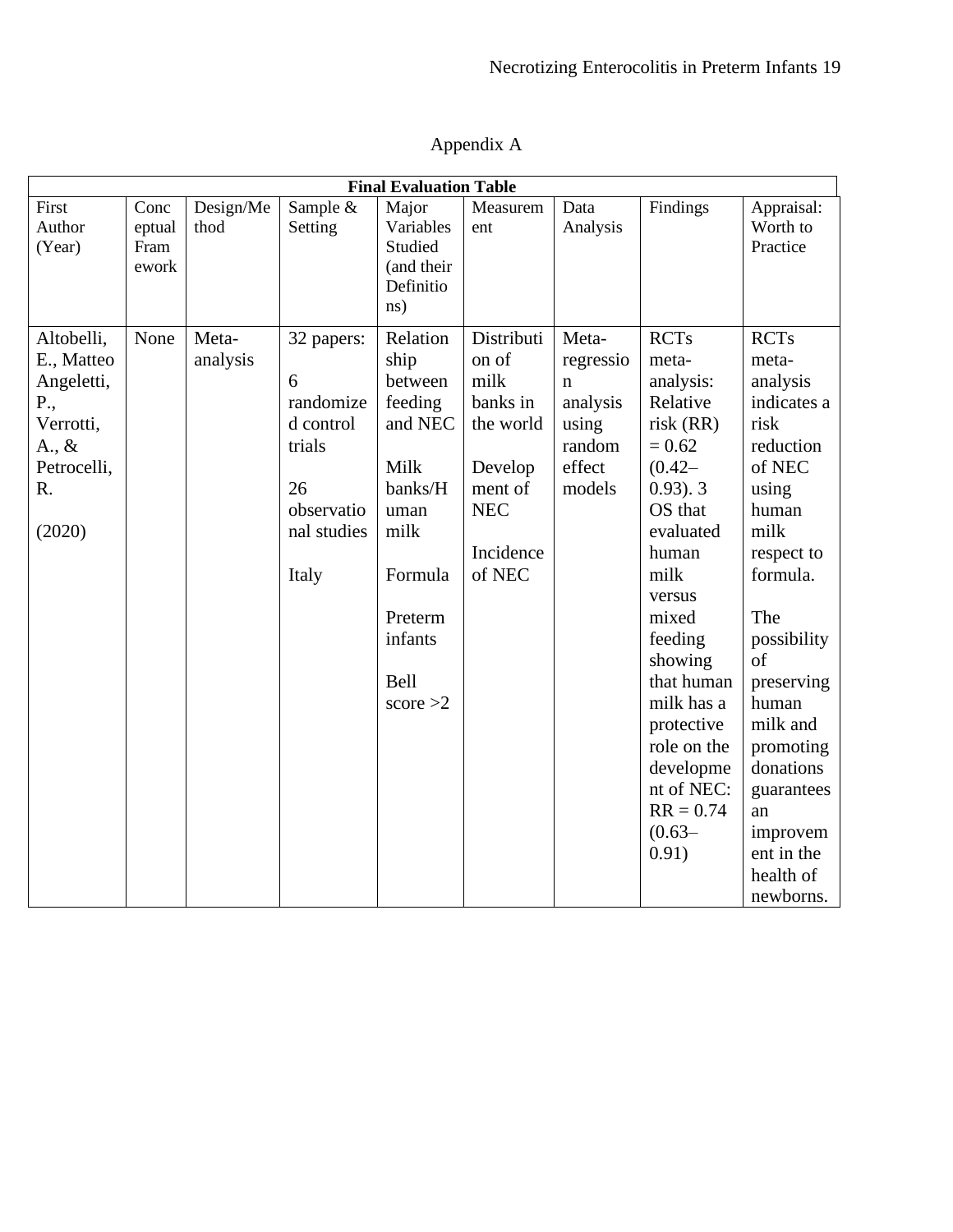| Banos-          | None | Retrospec  | 192     | Neonatal  | Rate of    | Longitud | <b>Neonates</b> | This study  |
|-----------------|------|------------|---------|-----------|------------|----------|-----------------|-------------|
| Pelaez,         |      | tive case- | Infants | necrotizi | <b>NEC</b> | inal     | that were       | concludes   |
| M., Avila-      |      | control    |         | ng        | occurrenc  | analysis | fasting on      | feeding     |
| Sosa, V.,       |      | study      | Mexico  | enteroco  | e in       |          | days 7 and      | practices   |
| Alberto         |      |            | City    | litis     | preterm    | Generali | 14              | in the      |
| Fernandez       |      |            |         | (NEC)     | infants    | zed      | developed       | <b>NICU</b> |
|                 |      |            |         |           |            | linear   | NEC ( $p <$     | should      |
| Carrocera,      |      |            |         | Mother's  |            | and      | 0.05)           | promote     |
| L.,             |      |            |         | own       |            | mixed    |                 | exclusive   |
| Gonzalez-       |      |            |         | milk      |            | models   | Feeding         | <b>MM</b>   |
| Perez, G.,      |      |            |         | (MM)      |            |          | strategies      | across the  |
| Carrera-        |      |            |         |           |            |          | of              | two-week    |
| Muinos,         |      |            |         | Fortified |            |          | exclusive       | critical    |
| S.,             |      |            |         | human     |            |          | MM and          | period as   |
| Antonieta       |      |            |         | milk      |            |          | <b>FHM</b>      | a potential |
| Rivera-         |      |            |         | (FHM)     |            |          | across time     | guideline   |
| Rueda,          |      |            |         |           |            |          | were            | to          |
| M.,             |      |            |         |           |            |          | significantl    | improve     |
| Cordero-        |      |            |         |           |            |          | y less          | <b>NEC</b>  |
| Gonzalez,       |      |            |         |           |            |          | likely          | outcome.    |
| G.,             |      |            |         |           |            |          | associated      |             |
| Romero,         |      |            |         |           |            |          | with NEC        |             |
| S.,             |      |            |         |           |            |          | (p<0.001)       |             |
| Coronado-       |      |            |         |           |            |          |                 |             |
| Zarco, A.,      |      |            |         |           |            |          |                 |             |
| Laresgoiti      |      |            |         |           |            |          |                 |             |
| -Servitje,      |      |            |         |           |            |          |                 |             |
| $E_{\cdot}, \&$ |      |            |         |           |            |          |                 |             |
| Irles, C.       |      |            |         |           |            |          |                 |             |
|                 |      |            |         |           |            |          |                 |             |
| (2021)          |      |            |         |           |            |          |                 |             |
|                 |      |            |         |           |            |          |                 |             |
|                 |      |            |         |           |            |          |                 |             |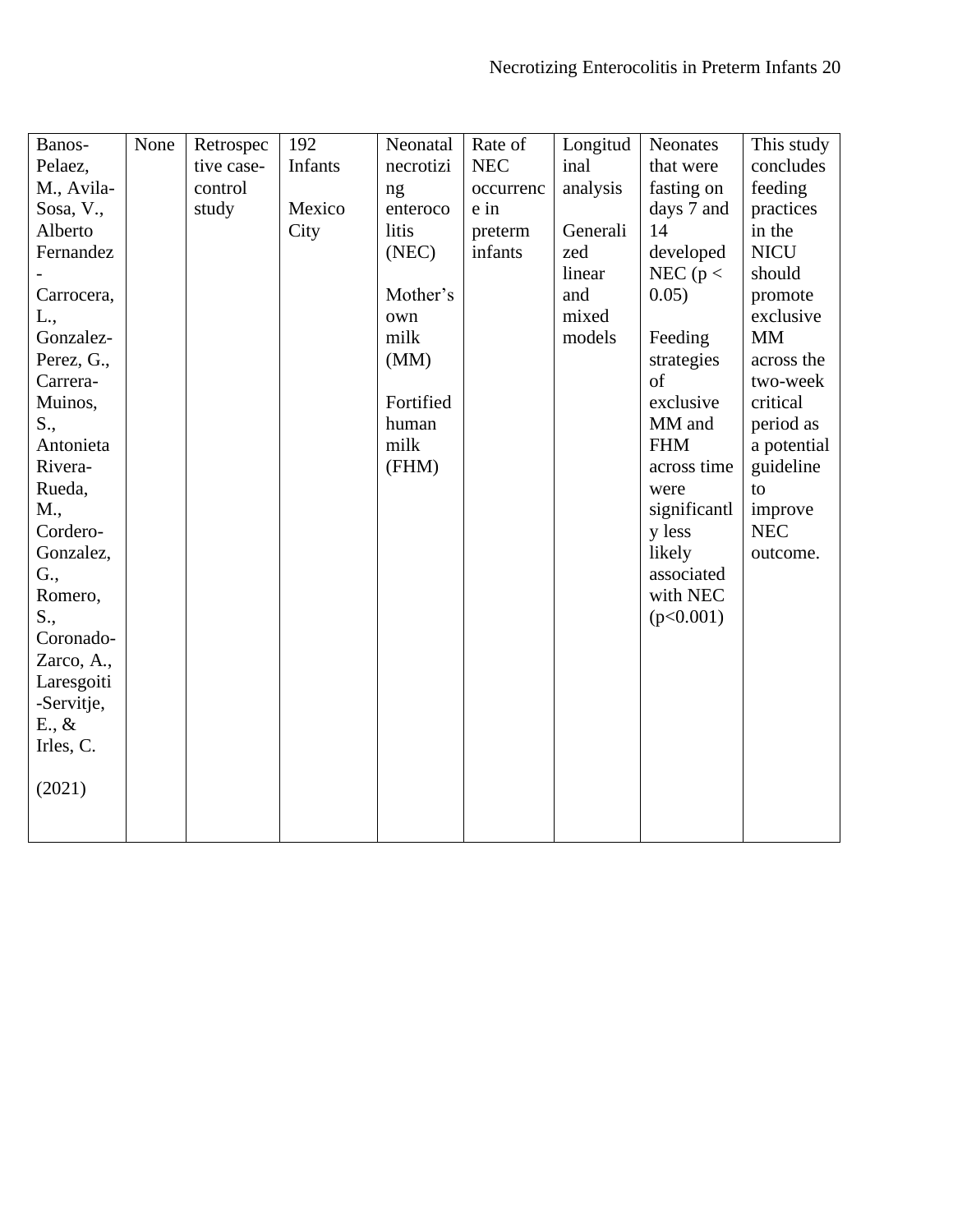| Canizo          | None | Single     | $227$ very | Own      | Incidence  | Chi-      | Incidence       | Findings    |
|-----------------|------|------------|------------|----------|------------|-----------|-----------------|-------------|
| Vazquez,        |      | center,    | preterm    | mother's | of NEC     | square    | of NEC          | support     |
| D., Salas       |      | observati  | infants    | milk     | in         | and       | decreased       | the         |
| Garcia, S.,     |      | onal and   |            | (OMM)    | preterm    | student t | in group 2      | protective  |
| Izquierdo       |      | retrospect | Barcelona  |          | infants    | tests as  | $(9.1\%$ vs.    | role of     |
| Renau,          |      | ive cohort |            | Donor    | born       | appropri  | $3.4\%$ , $p =$ | <b>DM</b>   |
| $M_{\cdot}, \&$ |      | study      |            | milk     | between    | ate       | 0.055)          | against     |
| Iglesias-       |      |            |            | (DM)     | $28 - 34$  |           |                 | NEC,        |
| Platas, I.      |      |            |            |          | weeks      |           | Suffering       | particularl |
|                 |      |            |            | Necrotiz |            |           | NEC was         | y in non-   |
| (2019)          |      |            |            | ing      | Bell's     |           | four times      | extreme     |
|                 |      |            |            | enteroco | stage 2 or |           | more            | VPI.        |
|                 |      |            |            | litis    | higher     |           | likely in       |             |
|                 |      |            |            | (NEC)    |            |           | group 1         | Did not     |
|                 |      |            |            |          |            |           |                 | find        |
|                 |      |            |            |          |            |           |                 | significant |
|                 |      |            |            |          |            |           |                 | difference  |
|                 |      |            |            |          |            |           |                 | s in the    |
|                 |      |            |            |          |            |           |                 | incidence   |
|                 |      |            |            |          |            |           |                 | of other    |
|                 |      |            |            |          |            |           |                 |             |
|                 |      |            |            |          |            |           |                 | complicati  |
|                 |      |            |            |          |            |           |                 | ons of      |
|                 |      |            |            |          |            |           |                 | prematurit  |
|                 |      |            |            |          |            |           |                 | y or in     |
|                 |      |            |            |          |            |           |                 | rates of    |
|                 |      |            |            |          |            |           |                 | growth or   |
|                 |      |            |            |          |            |           |                 | breastfeed  |
|                 |      |            |            |          |            |           |                 | ing.        |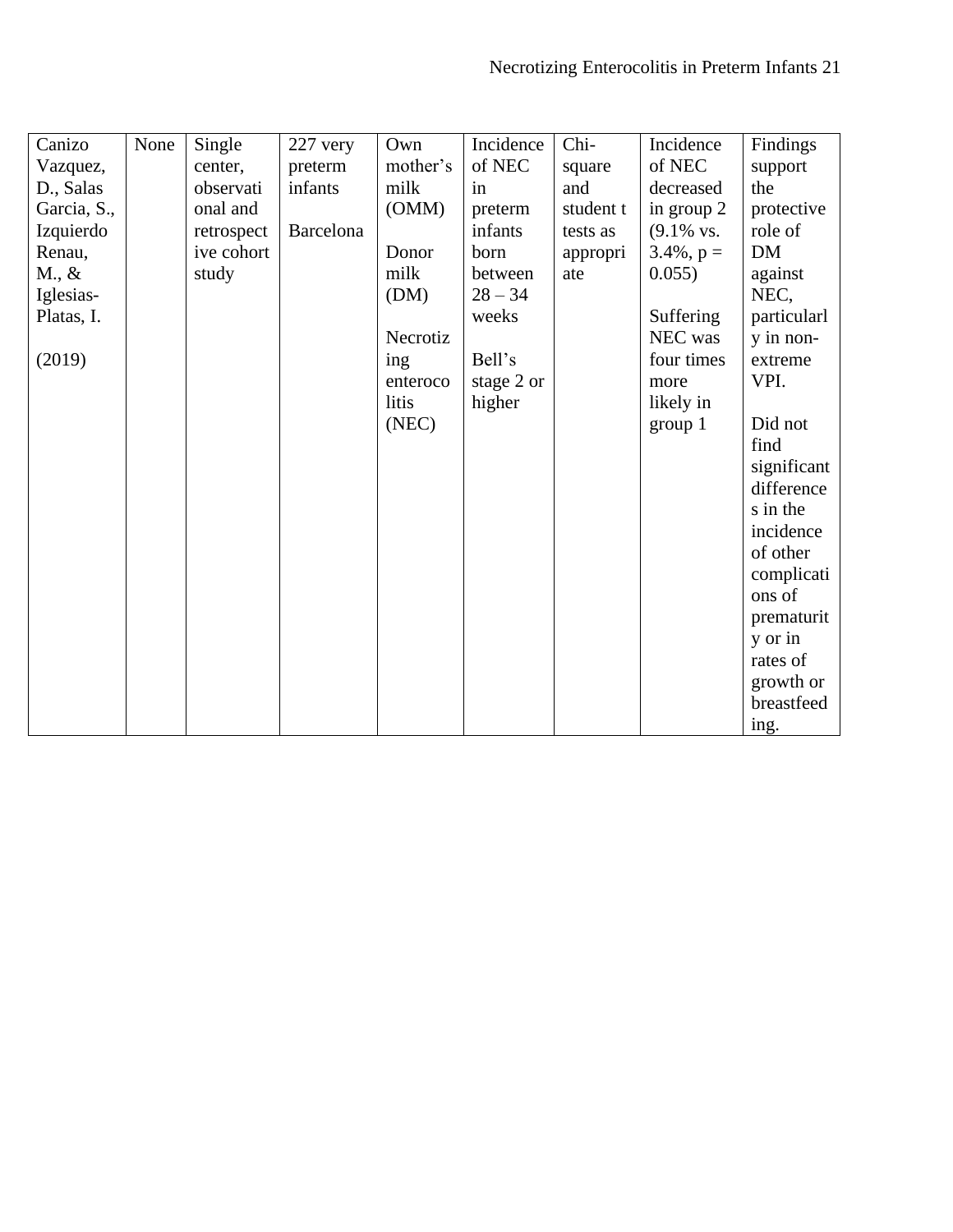| Chowning    | None | Retrospec  | 550           | Incidenc   | <b>NEC</b> | Descripti  | Neonates             | HM          |
|-------------|------|------------|---------------|------------|------------|------------|----------------------|-------------|
| , R.,       |      | tive chart | <b>VLBW</b>   | e of       | rates      | ve         | who                  | should      |
| Radmache    |      | review     | infants       | <b>NEC</b> |            | statistics | received             | always be   |
| r, P.,      |      |            |               |            |            |            | HM on                | the diet of |
| Lewis, S.,  |      |            | United        | Growth     |            |            | $>50\%$ of           | choice in   |
| Serke, L.,  |      |            | <b>States</b> | paramete   |            |            | hospital             | preterm     |
| Pettit, N., |      |            |               | rs         |            |            | days had             | infants.    |
| $\&$        |      |            |               |            |            |            | equivalent           |             |
| Adamkin,    |      |            |               | Human      |            |            | growth               | HM is       |
| D.          |      |            |               | milk       |            |            | outcomes             | associated  |
|             |      |            |               |            |            |            | but lower            | with lower  |
| (2016)      |      |            |               |            |            |            | rates of             | rates of    |
|             |      |            |               |            |            |            | <b>NEC</b>           | NEC.        |
|             |      |            |               |            |            |            | (NEC 3.4)            |             |
|             |      |            |               |            |            |            | vs 13.5%,            |             |
|             |      |            |               |            |            |            | $P<0.001$ )          |             |
|             |      |            |               |            |            |            | and                  |             |
|             |      |            |               |            |            |            | mortality            |             |
|             |      |            |               |            |            |            | (1.0 <sub>vs</sub> ) |             |
|             |      |            |               |            |            |            | $4.2\%$ ,            |             |
|             |      |            |               |            |            |            | $P=0.017$ ).         |             |
|             |      |            |               |            |            |            |                      |             |
|             |      |            |               |            |            |            |                      |             |
|             |      |            |               |            |            |            |                      |             |
|             |      |            |               |            |            |            |                      |             |
|             |      |            |               |            |            |            |                      |             |
|             |      |            |               |            |            |            |                      |             |
|             |      |            |               |            |            |            |                      |             |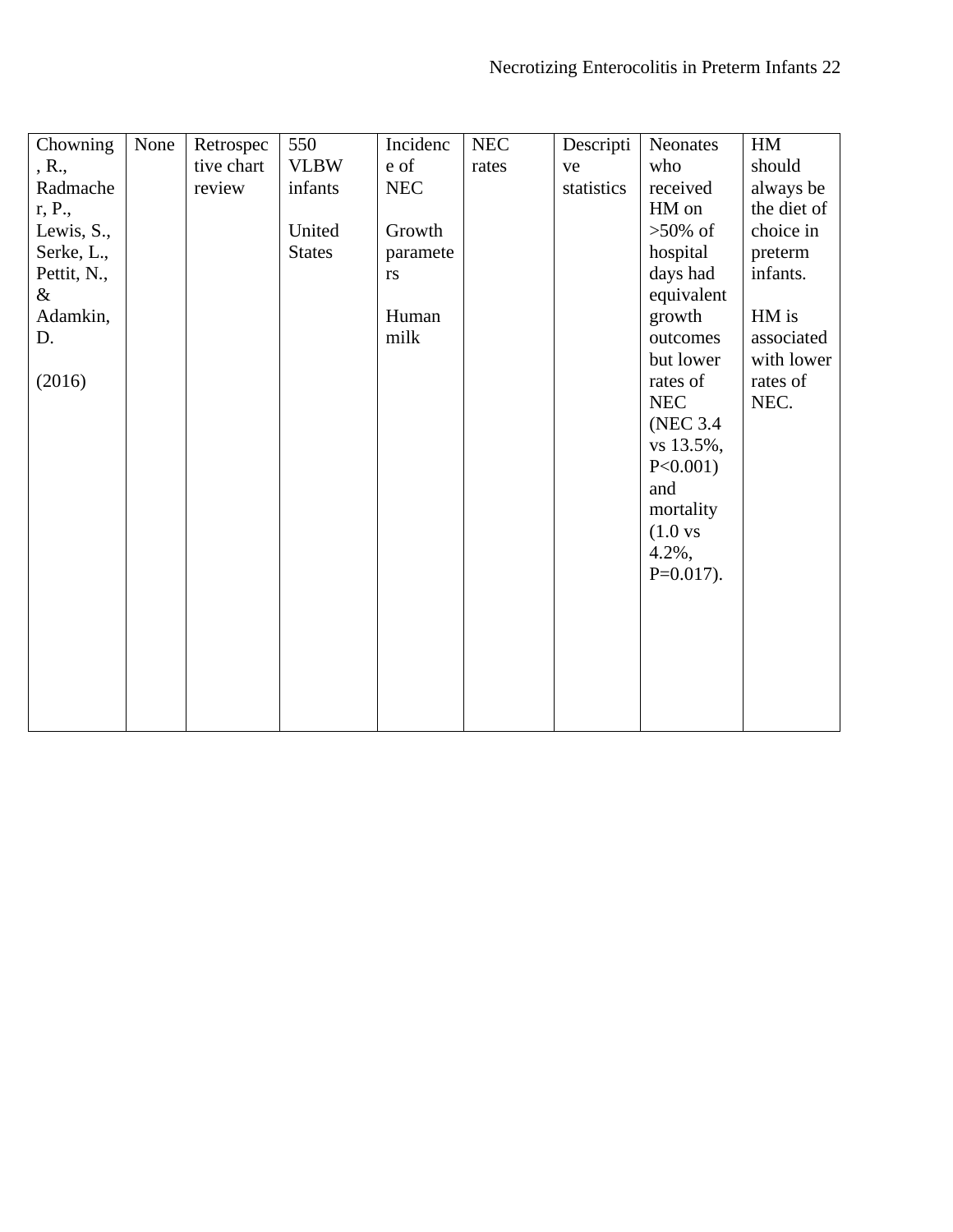| Cohen,       | None | Observati | 9400        | <b>NEC</b>   | Incidence | Linear      | The           | All        |
|--------------|------|-----------|-------------|--------------|-----------|-------------|---------------|------------|
| M.,          |      | onal      | <b>VLBW</b> |              | of NEC    | regressio   | incidence     | centers,   |
| Steffen,     |      | Study     | infants     | Donor        |           | $\mathbf n$ | of NEC        | except for |
| E.,          |      |           |             | human        | Promotio  | analyses    | when          | one        |
| Axelrod,     |      | Quality   | USA:        | milk         | n of      |             | DHM was       | (center H) |
| R., Patel,   |      | Improve   | <b>New</b>  | (DHM)        | human     | Significa   | not           | that       |
| S.,          |      | ment      | Jersey      |              | milk      | nt tests    | available     | implement  |
| Toczylow     |      |           |             | Very         | feeding   | of          | was 5.1%      | ed DHM,    |
| ski, K.,     |      |           |             | Low          |           | differenc   | (367/7182)    | showed a   |
| Perdon,      |      |           |             | <b>Birth</b> |           | es          | whereas       | decrease   |
| $C_{\cdot},$ |      |           |             | Weight       |           |             | the           | in the     |
| Brown,       |      |           |             | (VLBW)       |           | $\chi^2$    | incidence     | percentag  |
| D.,          |      |           |             | infants      |           | analyses    | when          | e of NEC   |
| Kaliappan    |      |           |             |              |           |             | DHM was       | after      |
| $S., \&$     |      |           |             | Primary      |           |             | available     | implement  |
| Myers, M.    |      |           |             | outcome      |           |             | (64/2218)     | ation.     |
|              |      |           |             | measure      |           |             | was           |            |
| (2021)       |      |           |             | was          |           |             | significantl  |            |
|              |      |           |             | incidenc     |           |             | y lower       |            |
|              |      |           |             | e of         |           |             | $(2.9\%; P <$ |            |
|              |      |           |             | NEC in       |           |             | $.0001$ ).    |            |
|              |      |           |             | <b>VLBW</b>  |           |             |               |            |
|              |      |           |             | infants      |           |             |               |            |
|              |      |           |             |              |           |             |               |            |
|              |      |           |             |              |           |             |               |            |
|              |      |           |             |              |           |             |               |            |
|              |      |           |             |              |           |             |               |            |
|              |      |           |             |              |           |             |               |            |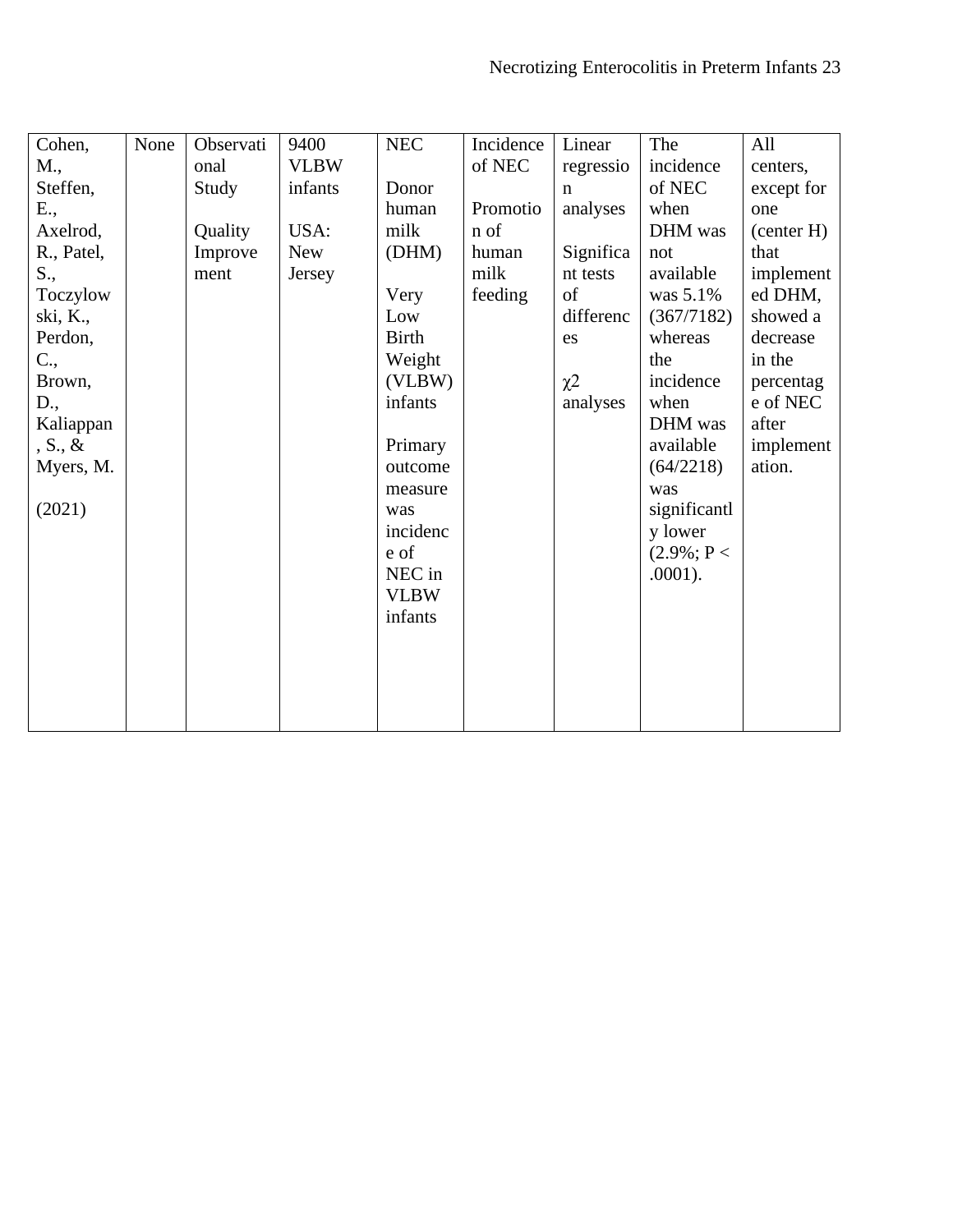| Corpeleijn      | None | Multicent  | 373                    | Outcome   | Occurren    | Logistic    | DHM was      | Large                |
|-----------------|------|------------|------------------------|-----------|-------------|-------------|--------------|----------------------|
| , W.,           |      | er double  | infants                | of NEC    | ce of       | regressio   | not          | amounts              |
| Waard,          |      | blinded    |                        |           | serious     | $\mathbf n$ | associated   | of own               |
| $M_{\cdot}$ , & |      | <b>RCT</b> | Netherlan              | Serious   | infection,  | analysis    | with a       | mother's             |
| Christman       |      |            | $\mathrm{d}\mathrm{s}$ | Infection | NEC, or     |             | decrease in  | milk                 |
| n, V., et       |      |            |                        |           | mortality   |             | the          | $(>50\% \text{ of }$ |
| al.             |      |            |                        | Mortalit  | in first 60 |             | composite    | total                |
|                 |      |            |                        |           | days of     |             | outcome of   | enteral              |
|                 |      |            |                        | y         | life        |             | NEC,         |                      |
| (2016)          |      |            |                        |           |             |             |              | intake)              |
|                 |      |            |                        | Unfortifi |             |             | serious      | tended to            |
|                 |      |            |                        | ed DHM    |             |             | infection    | be                   |
|                 |      |            |                        | <b>VS</b> |             |             | and          | associated           |
|                 |      |            |                        | formula   |             |             | morbidity    | with a               |
|                 |      |            |                        |           |             |             | (P 5.37),    | reduced              |
|                 |      |            |                        |           |             |             | or NEC       | risk of the          |
|                 |      |            |                        |           |             |             | 9.3%         | cumulativ            |
|                 |      |            |                        |           |             |             | (DHM) vs     | e                    |
|                 |      |            |                        |           |             |             | 8.9%         | incidence            |
|                 |      |            |                        |           |             |             | (formula)    | of serious           |
|                 |      |            |                        |           |             |             | $(P 5.99)$ . | infections,          |
|                 |      |            |                        |           |             |             | Intake of    | NEC, or              |
|                 |      |            |                        |           |             |             | MOM was      | mortality            |
|                 |      |            |                        |           |             |             | high at      |                      |
|                 |      |            |                        |           |             |             | 89.1%        | The                  |
|                 |      |            |                        |           |             |             | (DHM) vs     | results of           |
|                 |      |            |                        |           |             |             | 84.5%        | this trial           |
|                 |      |            |                        |           |             |             | (formula)    | stress the           |
|                 |      |            |                        |           |             |             |              | importanc            |
|                 |      |            |                        |           |             |             |              | e of                 |
|                 |      |            |                        |           |             |             |              | providing            |
|                 |      |            |                        |           |             |             |              | premature            |
|                 |      |            |                        |           |             |             |              | neonates             |
|                 |      |            |                        |           |             |             |              | with raw             |
|                 |      |            |                        |           |             |             |              | milk from            |
|                 |      |            |                        |           |             |             |              | their own            |
|                 |      |            |                        |           |             |             |              | mother.              |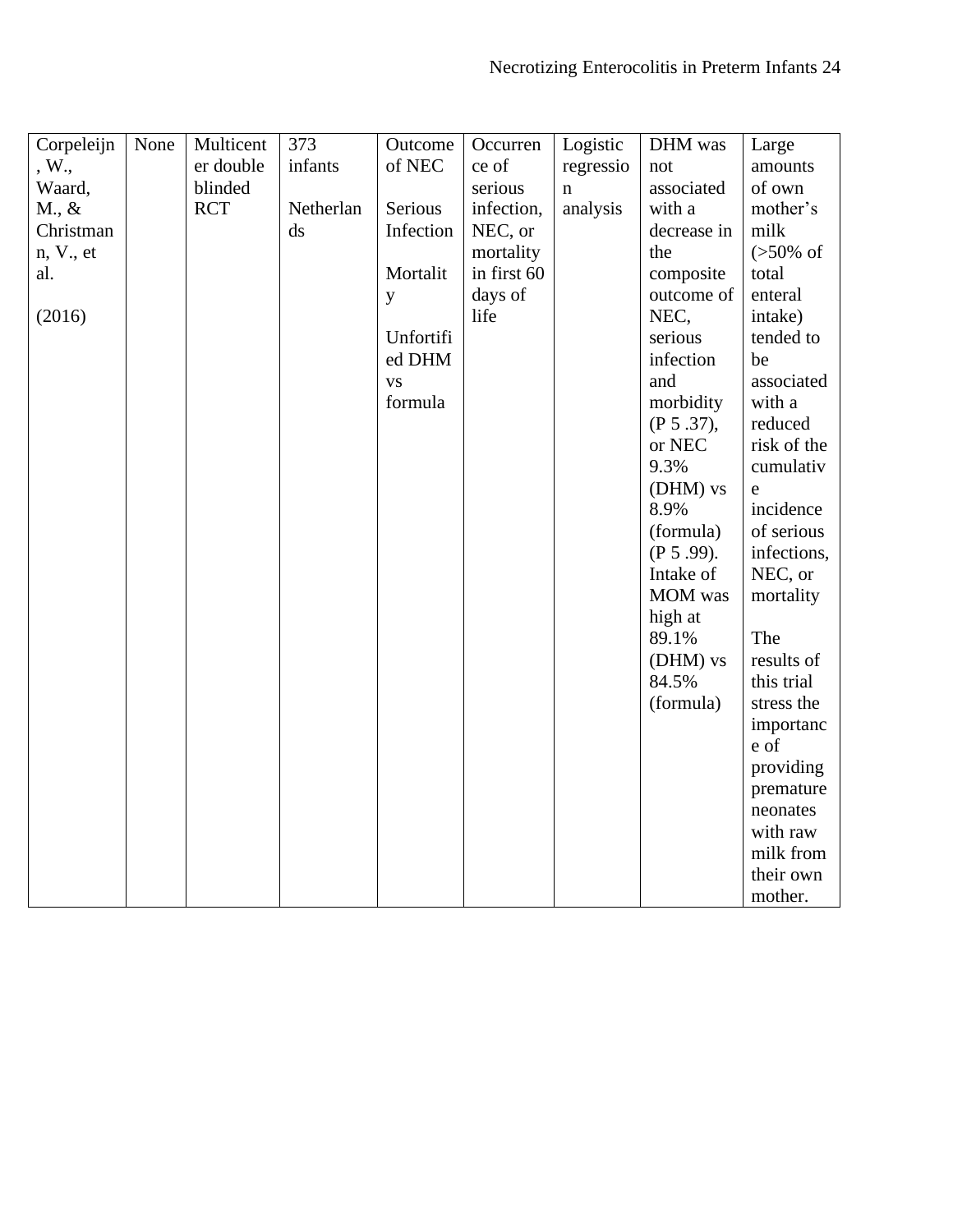| Feinberg,       | None | Retrospec | 2557          | Incidenc   | Percentag  | Chi    | The NEC        | Reduced      |
|-----------------|------|-----------|---------------|------------|------------|--------|----------------|--------------|
| M.,             |      | tive      | cases         | e of       | e of       | square | rate           | NEC in       |
| Miller, L.,     |      | review    |               | <b>NEC</b> | infants    | test   | declined       | population   |
| Engers,         |      |           | United        |            | with       |        | from $4.1\%$   | of preterm   |
| B.,             |      |           | <b>States</b> | Frequen    | <b>NEC</b> | t-test | to $0.4%$ .    | infants      |
| Bigelow,        |      |           |               | cy of      |            |        |                | after        |
| K., Lewis,      |      |           |               | early      | Defined    |        | NEC rates      | successful   |
| A.,             |      |           |               | feedings   | based on   |        | declined       | efforts to   |
| Brinker,        |      |           |               |            | Bell       |        | from $8.3\%$   | promote      |
| S.,             |      |           |               | Human      | criteria   |        | to $1.0\%$ for | breastfeed   |
| Kurland,        |      |           |               | Milk       |            |        | <b>VLBW</b>    | ing and      |
| F.,             |      |           |               | (HM)       |            |        | infants        | early use    |
| Potthoff,       |      |           |               |            |            |        | from $2013$    | of HM.       |
| E., Wallin,     |      |           |               | Donor      |            |        | $-2015$        |              |
| M.,             |      |           |               | human      |            |        | compared       | Probiotics   |
| Pantoja,        |      |           |               | milk       |            |        | to $2006 -$    | and          |
| $A_{\cdot}, \&$ |      |           |               | (DHM)      |            |        | 2009           | changes in   |
| Britton, J.     |      |           |               |            |            |        |                | milk         |
|                 |      |           |               |            |            |        |                | preparatio   |
| (2017)          |      |           |               |            |            |        |                | n, storage,  |
|                 |      |           |               |            |            |        |                | and          |
|                 |      |           |               |            |            |        |                | fortificatio |
|                 |      |           |               |            |            |        |                | n            |
|                 |      |           |               |            |            |        |                | processes    |
|                 |      |           |               |            |            |        |                | may have     |
|                 |      |           |               |            |            |        |                | sustained    |
|                 |      |           |               |            |            |        |                | the low      |
|                 |      |           |               |            |            |        |                | incidence.   |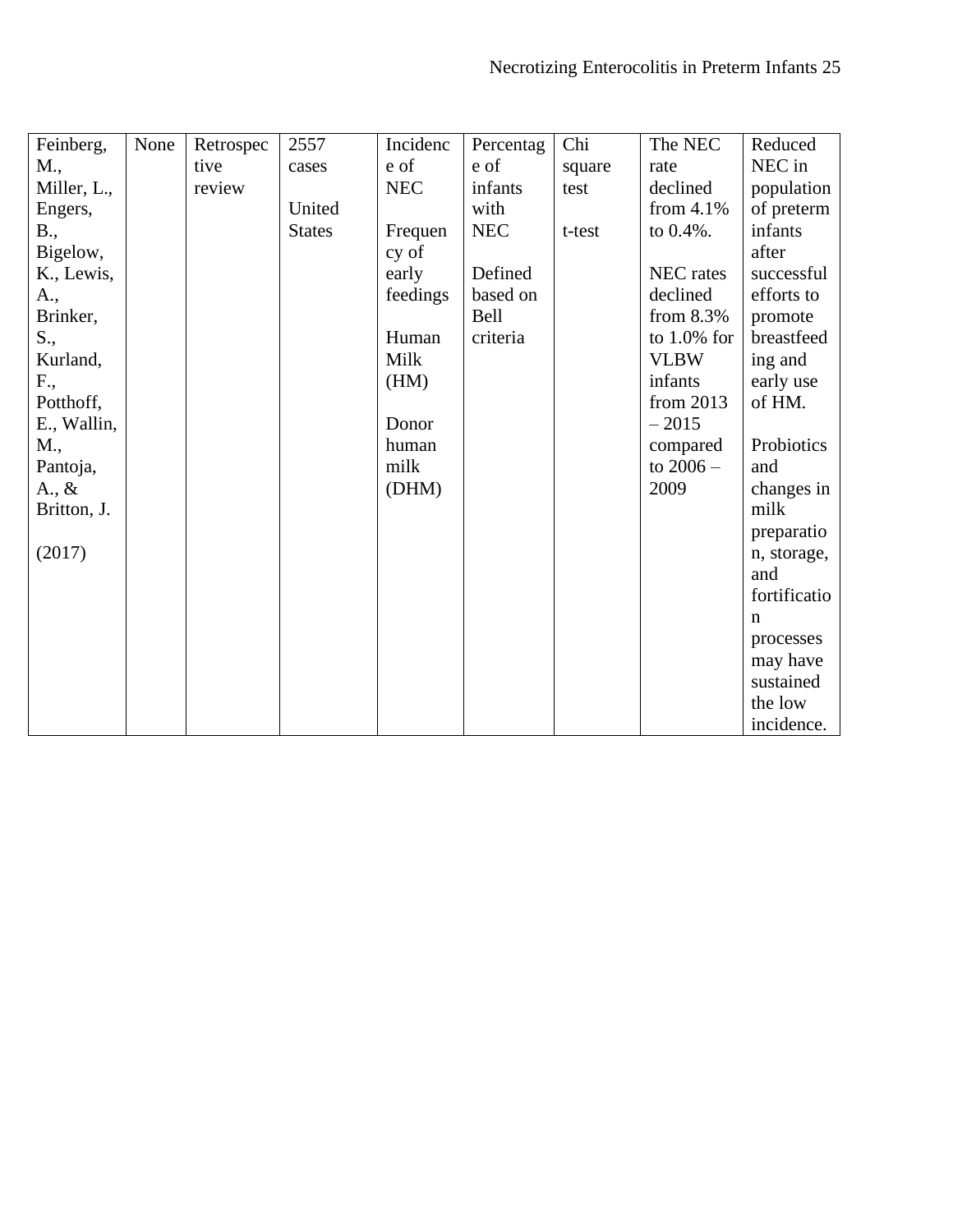| Hair, A.,       | None | Retrospec | 1,587      | NEC       | Primary   | Chi      | The BOV       | It was      |
|-----------------|------|-----------|------------|-----------|-----------|----------|---------------|-------------|
| Peluso,         |      | tive      | infants    |           | outcomes  | square   | group         | found that  |
| A.,             |      | Cohort    |            | Late      | :NEC      | test     | mortality     | the use of  |
| Hawthorn        |      | Study     | 768        | onset     | and       |          | rate was      | an          |
| e, K.,          |      |           | infants    | sepsis    | mortality | Wilcoxo  | 17.2%         | exclusive   |
| Perez, J.,      |      |           | <b>BOV</b> |           |           | n rank   | (132/768),    | HUM diet    |
| Smith, D.,      |      |           |            | Infant    | Secondar  | sum test | and the       | in          |
| Khan, J.,       |      |           | 819        | mortality | y: late-  |          | <b>HUM</b>    | extremely   |
| O'Donnell       |      |           | infants    |           | onset     |          | group rate    | premature   |
| , A.,           |      |           | <b>HUM</b> | Human     | sepsis,   |          | was 13.6%     | infants     |
| Powers,         |      |           |            | milk-     | retinopat |          | (111/819;     | (<1,250 g   |
| R., Lee,        |      |           | USA:       | based     | hy of     |          | $p = 0.04$    | BW)         |
| $M_{\cdot}$ , & |      |           | Texas,     | diet      | prematuri |          |               | decreased   |
| Abrams,         |      |           | Illinois,  |           | ty,       |          | There was     | the         |
| S.              |      |           | Florida,   |           | broncho-  |          | a             | incidence   |
|                 |      |           | and        |           | pulmonar  |          | significant   | of both     |
| (2016)          |      |           | California |           | y         |          | reduction     | medical     |
|                 |      |           |            |           | dysplasia |          | in NEC        | and         |
|                 |      |           |            |           |           |          | cases in      | surgical    |
|                 |      |           |            |           |           |          | the HUM       | <b>NEC</b>  |
|                 |      |           |            |           |           |          | group         |             |
|                 |      |           |            |           |           |          |               | Shows an    |
|                 |      |           |            |           |           |          | There was     | associatio  |
|                 |      |           |            |           |           |          | a             | n with a    |
|                 |      |           |            |           |           |          | significant   | reduction   |
|                 |      |           |            |           |           |          | reduction     | in          |
|                 |      |           |            |           |           |          | in medical    | mortality   |
|                 |      |           |            |           |           |          | and           | and late-   |
|                 |      |           |            |           |           |          | surgical      | onset       |
|                 |      |           |            |           |           |          | <b>NEC</b>    | infections. |
|                 |      |           |            |           |           |          | (p < 0.0000   |             |
|                 |      |           |            |           |           |          | 5             |             |
|                 |      |           |            |           |           |          | and $p < 0.0$ |             |
|                 |      |           |            |           |           |          | 0002)         |             |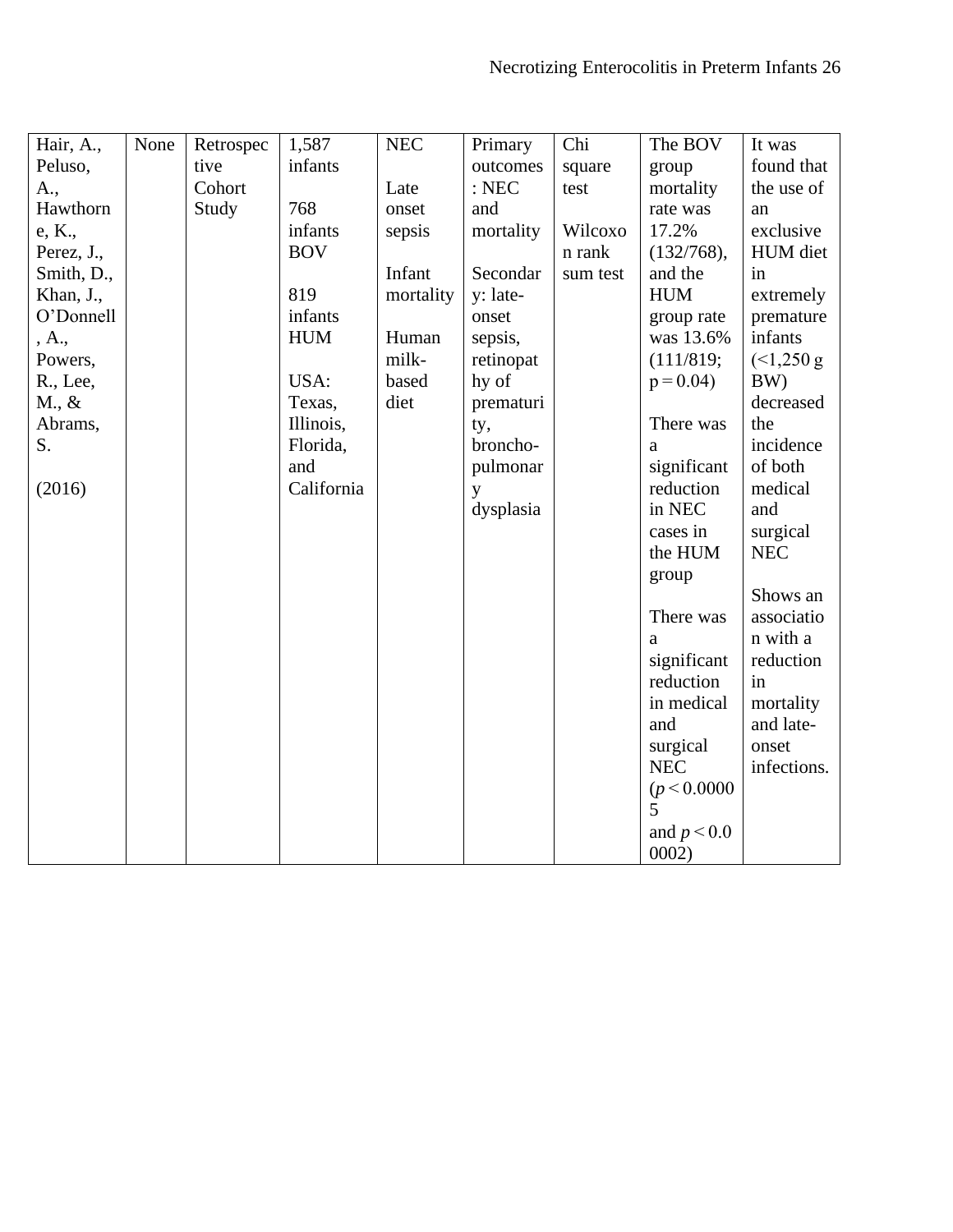| Kantorow               | None | Populatio  | $27 - 55$         | $\rm{NEC}$    | Percentag        | Descripti   | There was                | The                      |
|------------------------|------|------------|-------------------|---------------|------------------|-------------|--------------------------|--------------------------|
| ska, A.,               |      | n-based    | hospitals         |               | e of             | ve          | a 10%                    | availabilit              |
| Wei, J.,               |      | cohort     |                   | Availabi      | <b>VLBW</b>      | analysis    | increase in              | y of donor               |
| Cohen, R.,             |      | study      | Focused           | lity of       | infants          |             | breast milk              | human                    |
| Lawrence,              |      |            | analysis          | donor         | who had          | Paired t-   | feeding at               | milk has                 |
| R., Gould,             |      |            | on 22             | human         | <b>NEC</b>       | test        | <b>NICU</b>              | increased                |
| J., & Lee,             |      |            | hospitals         | milk in       | before           |             | discharge                | over time                |
| Η.                     |      |            |                   | the           | and after        |             | and a                    | and has                  |
|                        |      |            | California        | <b>NICU</b>   | <b>DHM</b>       |             | concomita                | been                     |
| (2016)                 |      |            |                   |               | was              |             | nt 2.6%                  | associated               |
|                        |      |            |                   | <b>Birth</b>  | available        |             | decrease in              | with                     |
|                        |      |            |                   | weight        |                  |             | NEC rates                | positive                 |
|                        |      |            |                   |               |                  |             |                          | changes<br>including     |
|                        |      |            |                   |               |                  |             |                          | increased                |
|                        |      |            |                   |               |                  |             |                          | breast                   |
|                        |      |            |                   |               |                  |             |                          | milk                     |
|                        |      |            |                   |               |                  |             |                          | feeding at               |
|                        |      |            |                   |               |                  |             |                          | <b>NICU</b>              |
|                        |      |            |                   |               |                  |             |                          | discharge                |
|                        |      |            |                   |               |                  |             |                          | and                      |
|                        |      |            |                   |               |                  |             |                          | decrease                 |
|                        |      |            |                   |               |                  |             |                          | in NEC                   |
|                        |      |            |                   |               |                  |             |                          | rates.                   |
| Lapidaire,             | None | Randomiz   | 926               | <b>NEC</b>    | IQ level         | Logistic    | Each 10%                 | Increased                |
| W., Lucas,             |      | ed control | infants           | incidenc      |                  | regressio   | increase in              | human                    |
| A.,                    |      | design     | with birth        | e             | NEC/neo<br>natal | $\mathbf n$ | MBM and<br><b>BBM</b>    | milk<br>intake,          |
| Clayden,<br>J., Clark, |      |            | weights<br>< 1850 | IQ            | infection        | Analysis    | intake was               | whether                  |
| $C_{\cdot}, \&$        |      |            | grams             | scores        | rates            | of          | associated               | <b>BBM</b> or            |
| Fewtrell,              |      |            |                   |               |                  | covarian    | with                     | MBM,                     |
| M.                     |      |            | England           | Preterm       |                  | ce          | approximat               | was                      |
|                        |      |            |                   | formula       |                  | models      | ely an 8%                | associated               |
| (2021)                 |      |            |                   | (PF)          |                  |             | and 12%                  | with                     |
|                        |      |            |                   |               |                  | Mediatio    | lower                    | reduced                  |
|                        |      |            |                   | Term          |                  | n           | chance of                | risk of                  |
|                        |      |            |                   | formula       |                  | analysis    | neonatal                 | infection/               |
|                        |      |            |                   | (TF)          |                  |             | infection/N              | NEC.                     |
|                        |      |            |                   |               |                  |             | EC,                      |                          |
|                        |      |            |                   | <b>Banked</b> |                  |             | respectivel              | Systemati                |
|                        |      |            |                   | donor         |                  |             | y. A 10%                 | c reviews                |
|                        |      |            |                   | breast        |                  |             | increase in              | suggest                  |
|                        |      |            |                   |               |                  |             |                          |                          |
|                        |      |            |                   | milk          |                  |             | TF was                   | that the                 |
|                        |      |            |                   | (BBM)         |                  |             | associated<br>with a 12% | use of<br><b>BBM</b> has |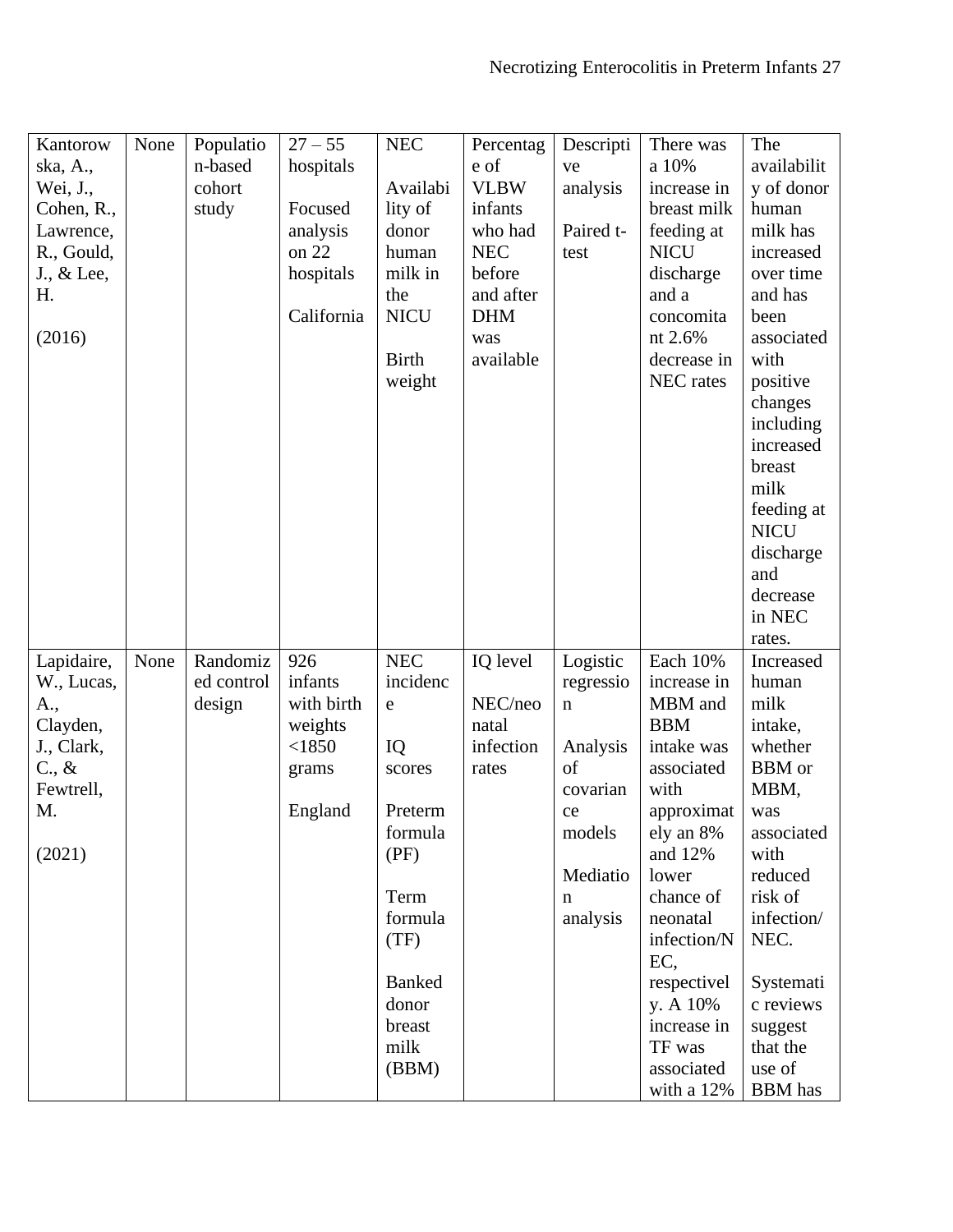|                 |      |           |             | Maternal   |           |          | increase in          | a           |
|-----------------|------|-----------|-------------|------------|-----------|----------|----------------------|-------------|
|                 |      |           |             | breast     |           |          | the chance           | protective  |
|                 |      |           |             | milk       |           |          | of                   | effect      |
|                 |      |           |             | (MBM)      |           |          | infection/N          | against     |
|                 |      |           |             |            |           |          | EC.                  | NEC in      |
|                 |      |           |             |            |           |          |                      |             |
|                 |      |           |             |            |           |          |                      | preterm     |
|                 |      |           |             |            |           |          |                      | infants.    |
| Miller, J.,     | None | Systemati | 6 RTs       | <b>NEC</b> | Incidence | Meta-    | Exclusive            | The         |
| Tonkin,         |      | c Review  |             |            | of NEC    | analysis | HM vs                | observatio  |
| E.,             |      |           | 1472        | Human      |           |          | Exclusive            | nal studies |
| Damarell,       |      | Meta-     | infants     | milk       | Late      | Observat | PTF:                 | show        |
| R.,             |      | analysis  |             | (HM)       | onset     | ional    | reduction            | there is a  |
| McPhee,         |      |           | 43          |            | sepsis    | studies  | in any               | possible    |
| A.,             |      |           | observatio  | Donor      |           |          | NEC with             | reduction   |
| Suganuma        |      |           | nal studies | human      | Morbidit  |          | <b>EHM</b>           | in any      |
| , M.,           |      |           |             | milk       | y         |          | (ARR,                | NEC with    |
| Suganuma        |      |           | Australia   | (DHM)      | outcomes  |          | 4.3%, from           | <b>EHM</b>  |
| , H.,           |      |           |             |            |           |          | $2.5$ to $5$         | compared    |
| Middleton       |      |           |             | Preterm    | Dose      |          | fewer                | with        |
|                 |      |           |             |            |           |          |                      |             |
| , P.,           |      |           |             | formula    | amounts   |          | cases/ $100$ ).      | EPTF.       |
| Makrides,       |      |           |             | (PTF)      |           |          |                      |             |
| $M_{\cdot}, \&$ |      |           |             |            |           |          | Any HM               | There is a  |
| Collins, C.     |      |           |             | Mother's   |           |          | <b>VS</b>            | clear       |
|                 |      |           |             | own        |           |          | Exclusive            | effect of   |
| (2018)          |      |           |             | milk       |           |          | PTF: (APR            | any HM      |
|                 |      |           |             | (MOM)      |           |          | of 3.6%,             | in          |
|                 |      |           |             |            |           |          | from $1.8$ to        | reducing    |
|                 |      |           |             | Very       |           |          | 4.8 fewer            | <b>NEC</b>  |
|                 |      |           |             | low birth  |           |          | cases/100).          | when any    |
|                 |      |           |             | weight     |           |          |                      | human       |
|                 |      |           |             | (VLBW)     |           |          | Higher vs            | milk was    |
|                 |      |           |             |            |           |          | Lower                | compared    |
|                 |      |           |             |            |           |          | Dose HM:             | to          |
|                 |      |           |             |            |           |          | <b>ARR</b>           | exclusive   |
|                 |      |           |             |            |           |          | ranging              | preterm     |
|                 |      |           |             |            |           |          | from $4.3\%$         | formula.    |
|                 |      |           |             |            |           |          |                      |             |
|                 |      |           |             |            |           |          | $(0.2 \text{ more})$ |             |
|                 |      |           |             |            |           |          | to 6.8               | There is a  |
|                 |      |           |             |            |           |          | fewer                | clear       |
|                 |      |           |             |            |           |          | cases/100            | reduction   |
|                 |      |           |             |            |           |          | for RTs to           | in the      |
|                 |      |           |             |            |           |          | 3.8% (2.6)           | incidence   |
|                 |      |           |             |            |           |          | to $4.6$             | of any      |
|                 |      |           |             |            |           |          | fewer                | NEC with    |
|                 |      |           |             |            |           |          | cases/100)           |             |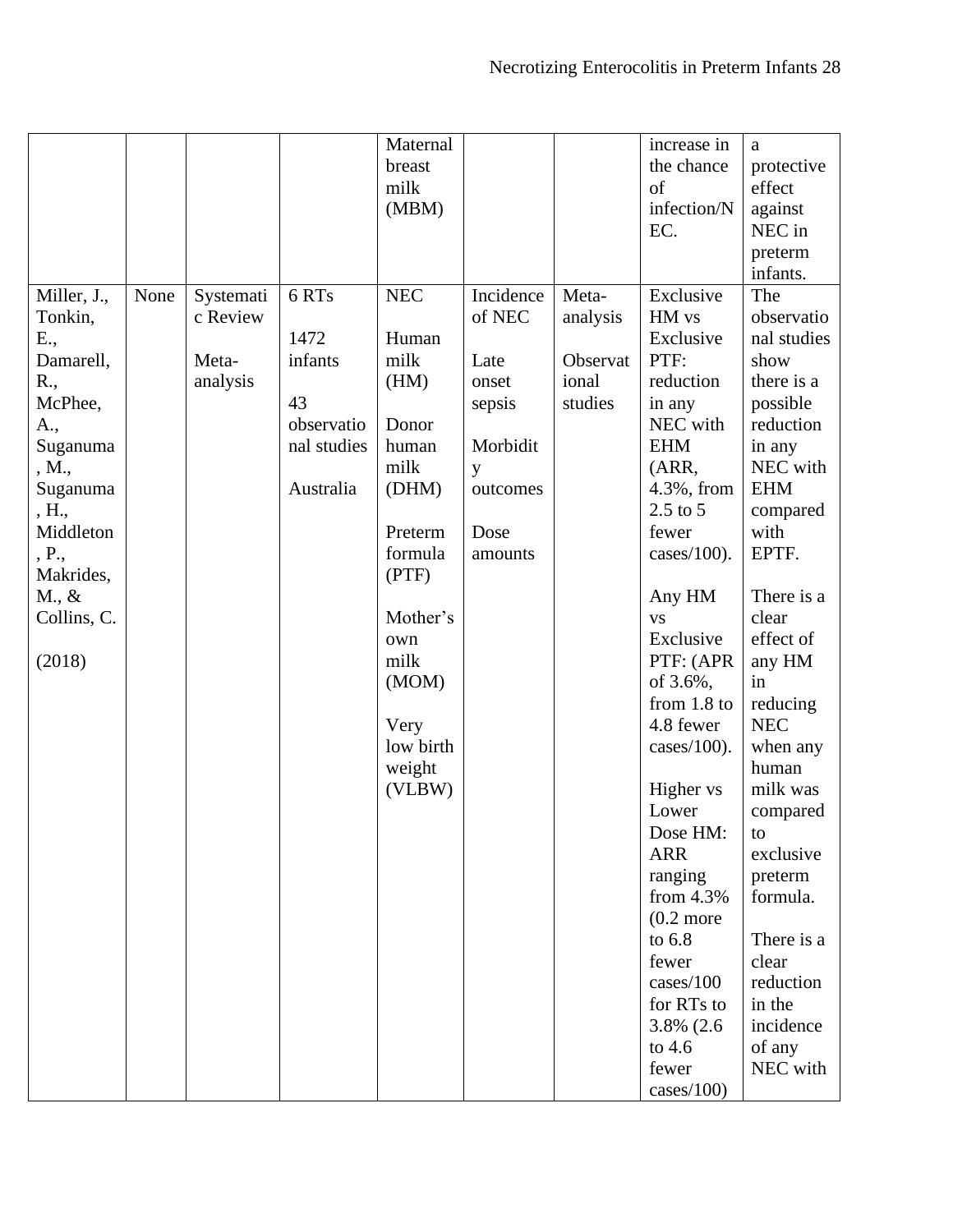|                                   |      |                                                                                                |                                                                                                  |                                                                 |                     |                   | for<br>observatio<br>nal studies.                                                                                                                                                                                                                                                                                                                                                               | higher<br>dose HM.                                                                                                                                                                                                                         |
|-----------------------------------|------|------------------------------------------------------------------------------------------------|--------------------------------------------------------------------------------------------------|-----------------------------------------------------------------|---------------------|-------------------|-------------------------------------------------------------------------------------------------------------------------------------------------------------------------------------------------------------------------------------------------------------------------------------------------------------------------------------------------------------------------------------------------|--------------------------------------------------------------------------------------------------------------------------------------------------------------------------------------------------------------------------------------------|
| Patel, A.,<br>& Kim, J.<br>(2017) | None | Multicent<br>er cohort<br>study<br>Double-<br>blinded<br>randomiz<br>ed<br>controlled<br>trial | 200<br><b>VLBW</b><br>Infants<br>363<br><b>VLBW</b><br>infants<br>USA:<br>Chicago,<br>California | Donor<br>Milk<br>Human<br>Milk<br><b>NEC</b><br>Prematur<br>ity | $\rm{NEC}$<br>rates | Meta-<br>analyses | Double-<br>blind:<br>significantl<br>y fewer<br>infants in<br>the DHM<br>group<br>developed<br><b>NEC</b><br>(1.7%)<br>compared<br>to the<br>formula<br>group<br>$(6.6\%, p =$<br>.02)<br>This is<br>supported<br>by a<br>Cochrane<br>review of<br>1070<br>infants<br>demonstrat<br>ing that<br>formula<br>feeding<br>increased<br>the risk of<br>NEC<br>significantl<br>y (risk<br>ratio 2.77, | This study<br>strongly<br>suggested<br>that an all-<br>human<br>diet may<br>be<br>beneficial<br>and that<br>exposure<br>to intact<br>bovine<br>protein in<br>fortifier<br>and/or<br>formula<br>may be<br>harmful to<br>preterm<br>infants. |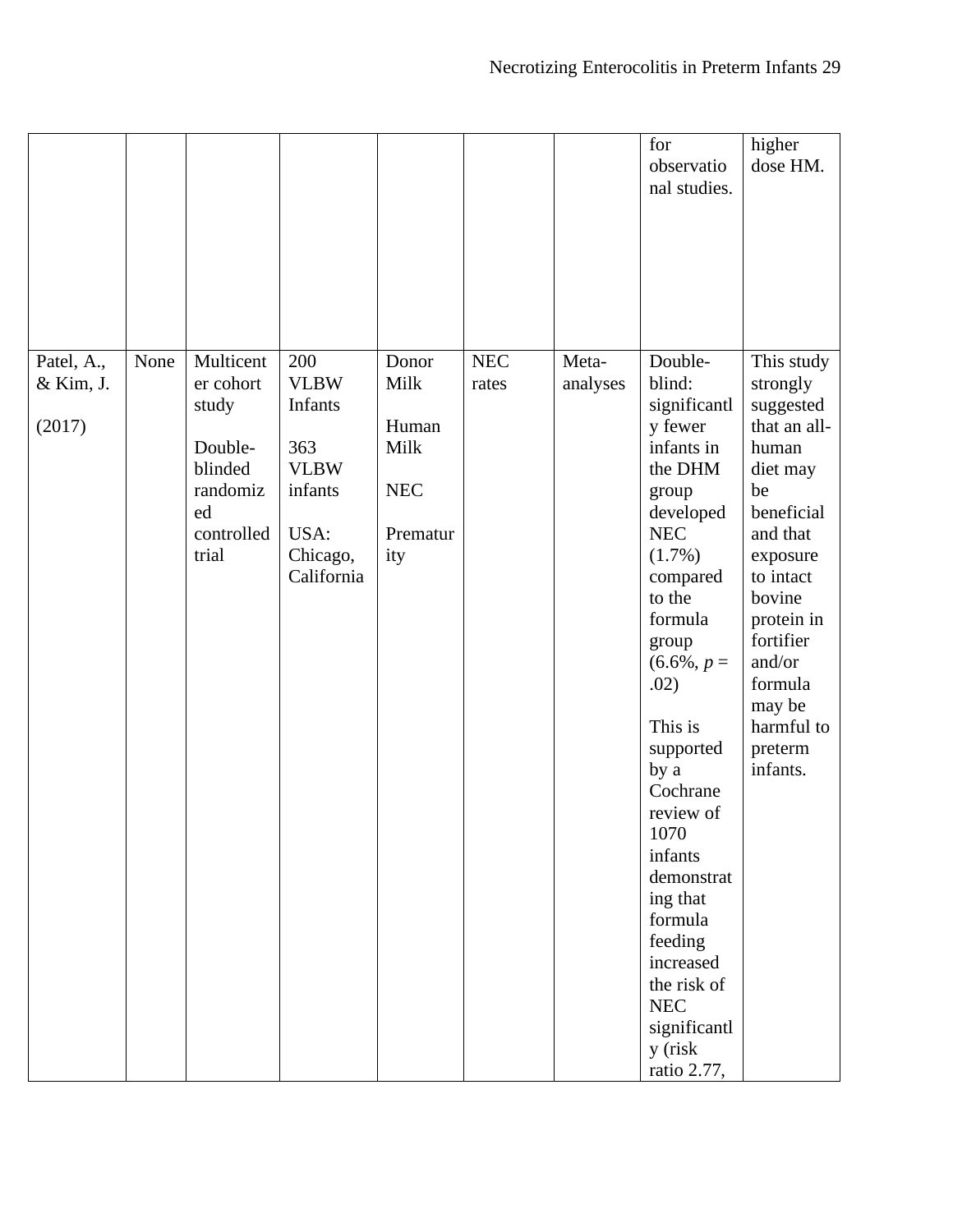|                                                                                                                                                                                                                                                        |      |                                                                              |                                                                                                                   |                                                                                                                                              |                                                                                                                            |                                      | 95% CI:<br>$1.40 - 5.46$                                                                                                                                                                                               |                                                                                                                                                                                                               |
|--------------------------------------------------------------------------------------------------------------------------------------------------------------------------------------------------------------------------------------------------------|------|------------------------------------------------------------------------------|-------------------------------------------------------------------------------------------------------------------|----------------------------------------------------------------------------------------------------------------------------------------------|----------------------------------------------------------------------------------------------------------------------------|--------------------------------------|------------------------------------------------------------------------------------------------------------------------------------------------------------------------------------------------------------------------|---------------------------------------------------------------------------------------------------------------------------------------------------------------------------------------------------------------|
| Roze, J.,<br>Ancel, P.,<br>Lepage,<br>P.,<br>Martin-<br>Marchand,<br>L.,<br>Nabhani,<br>Z.,<br>Delannoy,<br>J., Picaud,<br>J.,<br>Lapillonne<br>, A.,<br>Aires, J.,<br>Durox,<br>M.,<br>Darmaun,<br>D., Neu,<br>$J_{\cdot}, \&$<br>Butel, M.<br>(2017) | None | Prospecti<br>ve<br>nationwid<br>e<br>populatio<br>n-based<br>cohort<br>study | 3161<br>preterm<br>infants<br>France                                                                              | Neonatal<br>necrotizi<br>ng<br>enteroco<br>litis<br>(NEC)<br>Feeding<br>strategie<br>S<br>Intestina<br>1<br>microbia<br>1<br>composit<br>ion | Character<br>istics<br>associate<br>d with<br>NEC:<br>progressi<br>on of<br>enteral<br>feeding,<br>microbiot<br>a analysis | General<br>linear<br>mixed<br>models | Slower and<br>intermediat<br>e rates of<br>progressio<br>n of enteral<br>feeding<br>strategies<br>were<br>associated<br>with a<br>higher risk<br>of NEC<br>(95% CI: p<br>$= 0.01$<br>and (95%)<br>$CI: p =$<br>0.02)   | A slow<br>rate of<br>progressio<br>n of<br>enteral<br>feeding<br>and a less<br>favorable<br>direct-<br>breastfeed<br>ing policy<br>are<br>associated<br>with an<br>increased<br>risk of<br>developin<br>g NEC |
| Sato, R.,<br>Malai, S.,<br>&<br>Razmjouy<br>, B.<br>(2019)                                                                                                                                                                                             | None | Retrospec<br>tive<br>single-<br>center<br>chart<br>review                    | 140<br>preinterve<br>ntion<br>infants<br>265<br>postintery<br>ention<br>infants<br>USA:<br>California,<br>Chicago | <b>NEC</b><br>Human<br>Milk                                                                                                                  | <b>NEC</b><br>rates<br>Surgical<br><b>NEC</b><br>rates<br>Growth<br>of infants                                             | Student<br>t-test                    | Comparing<br>140<br>preinterven<br>tion infants<br>with 265<br>postinterve<br>ntion<br>infants,<br>NEC was<br>significantl<br>y lower in<br>the<br>postinterve<br>ntion<br>group:<br>5.2% vs<br>1.1% ( $P =$<br>0.046) | Quality-<br>improvem<br>ent<br>initiatives<br>utilizing<br>an<br>exclusive<br>human-<br>milk diet<br>and daily<br>probiotic<br>suppleme<br>ntation<br>were<br>associated<br>with a<br>decreased<br>incidence  |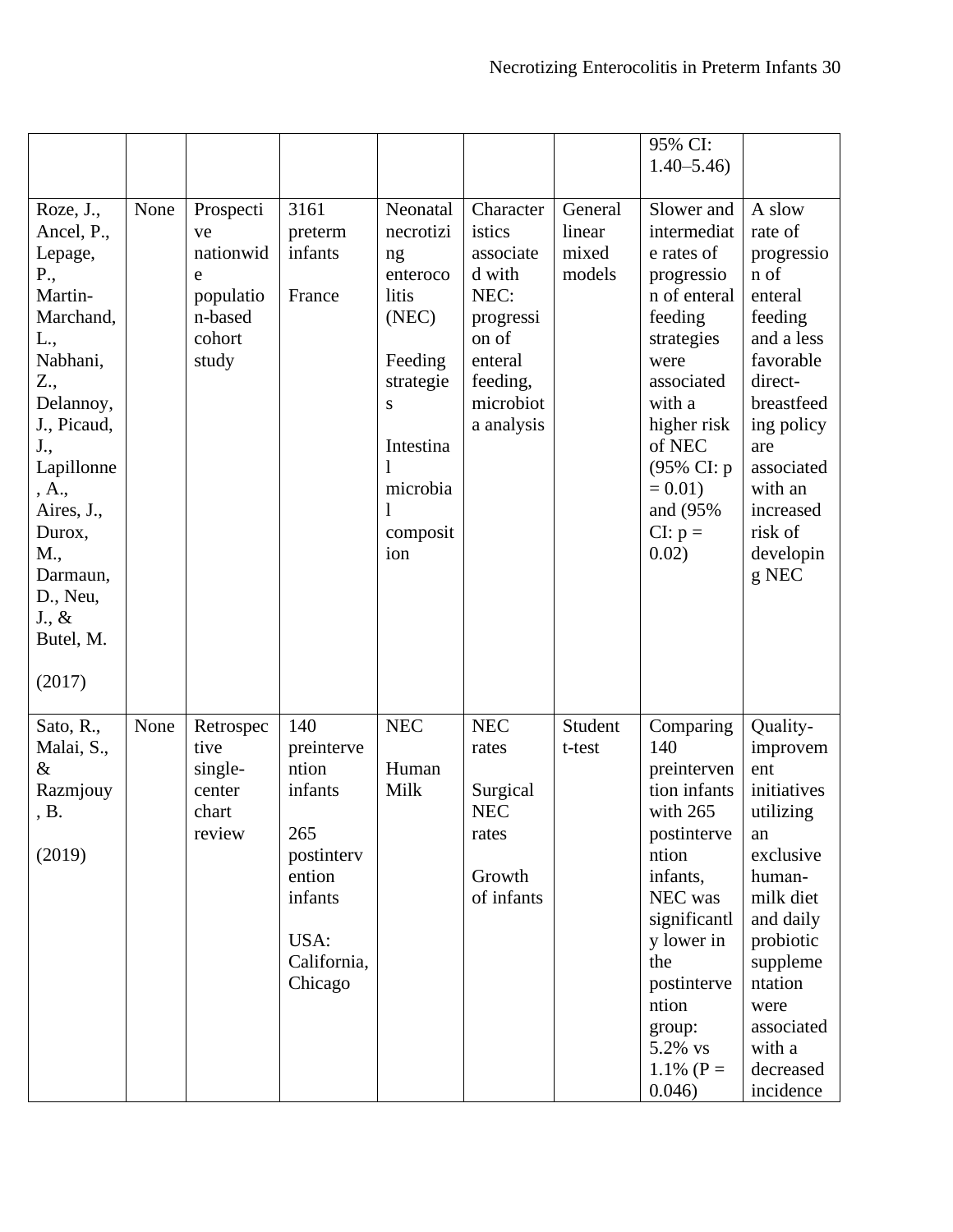|            |      |          |         |          |           |               |                       | of NEC in    |
|------------|------|----------|---------|----------|-----------|---------------|-----------------------|--------------|
|            |      |          |         |          |           |               |                       | infants.     |
| Zhang, B., | None | Meta-    | 12 RCTs | Exclusiv | Incidence | Subgrou       | The                   | The          |
| Xiu, W.,   |      | analysis |         | e human  | of NEC    | p             | incidence             | incidence    |
| Dai, Y., & |      |          | 2677    | milk     |           | Analysis      | of NEC in             | of NEC in    |
| Yang, C.   |      |          | infants |          |           |               | the infants           | the infants  |
|            |      |          |         | Partial  |           | Cochran       | fed by                | fed mainly   |
| (2020)     |      |          | China   | human    |           | e             | exclusive             | by human     |
|            |      |          |         | milk     |           | Collabor      | human                 | milk was     |
|            |      |          |         |          |           | ation         | milk was              | significant  |
|            |      |          |         | Mainly   |           | Review        | significantl          | ly lower     |
|            |      |          |         | human    |           | Manager       | y lower               | than that    |
|            |      |          |         | milk     |           |               | than that of          | of mainly    |
|            |      |          |         |          |           | <b>PRISMA</b> | partial               | fed by       |
|            |      |          |         | Exclusiv |           |               | human                 | formula.     |
|            |      |          |         | e        |           |               | milk [risk            |              |
|            |      |          |         | formula  |           |               | ratio (RR)            | Data         |
|            |      |          |         |          |           |               | $= 0.54,$             | indicated    |
|            |      |          |         | Mainly   |           |               | 95%                   | that the     |
|            |      |          |         | formula  |           |               | confidence            | incidence    |
|            |      |          |         |          |           |               | interval              | of NEC       |
|            |      |          |         | Any      |           |               | $(95\% \text{ CI})$ : | showed       |
|            |      |          |         | formula  |           |               | $0.36 -$              | significant  |
|            |      |          |         |          |           |               | 0.79, P <             | decline in   |
|            |      |          |         |          |           |               | $.05$ ].              | the          |
|            |      |          |         |          |           |               |                       | premature    |
|            |      |          |         |          |           |               | Incidence             | infants fed  |
|            |      |          |         |          |           |               | of NEC in             | mainly by    |
|            |      |          |         |          |           |               | the infants           | human        |
|            |      |          |         |          |           |               | fed by                | milk ( $P <$ |
|            |      |          |         |          |           |               | exclusive             | .05)         |
|            |      |          |         |          |           |               | human                 |              |
|            |      |          |         |          |           |               | milk was              |              |
|            |      |          |         |          |           |               | significantl          |              |
|            |      |          |         |          |           |               | y lower               |              |
|            |      |          |         |          |           |               | than that of          |              |
|            |      |          |         |          |           |               | any                   |              |
|            |      |          |         |          |           |               | formula               |              |
|            |      |          |         |          |           |               | $(RR =$               |              |
|            |      |          |         |          |           |               | 0.49, 95%             |              |
|            |      |          |         |          |           |               | $CI: 0.34-$           |              |
|            |      |          |         |          |           |               | 0.71, P <             |              |
|            |      |          |         |          |           |               | .05).                 |              |